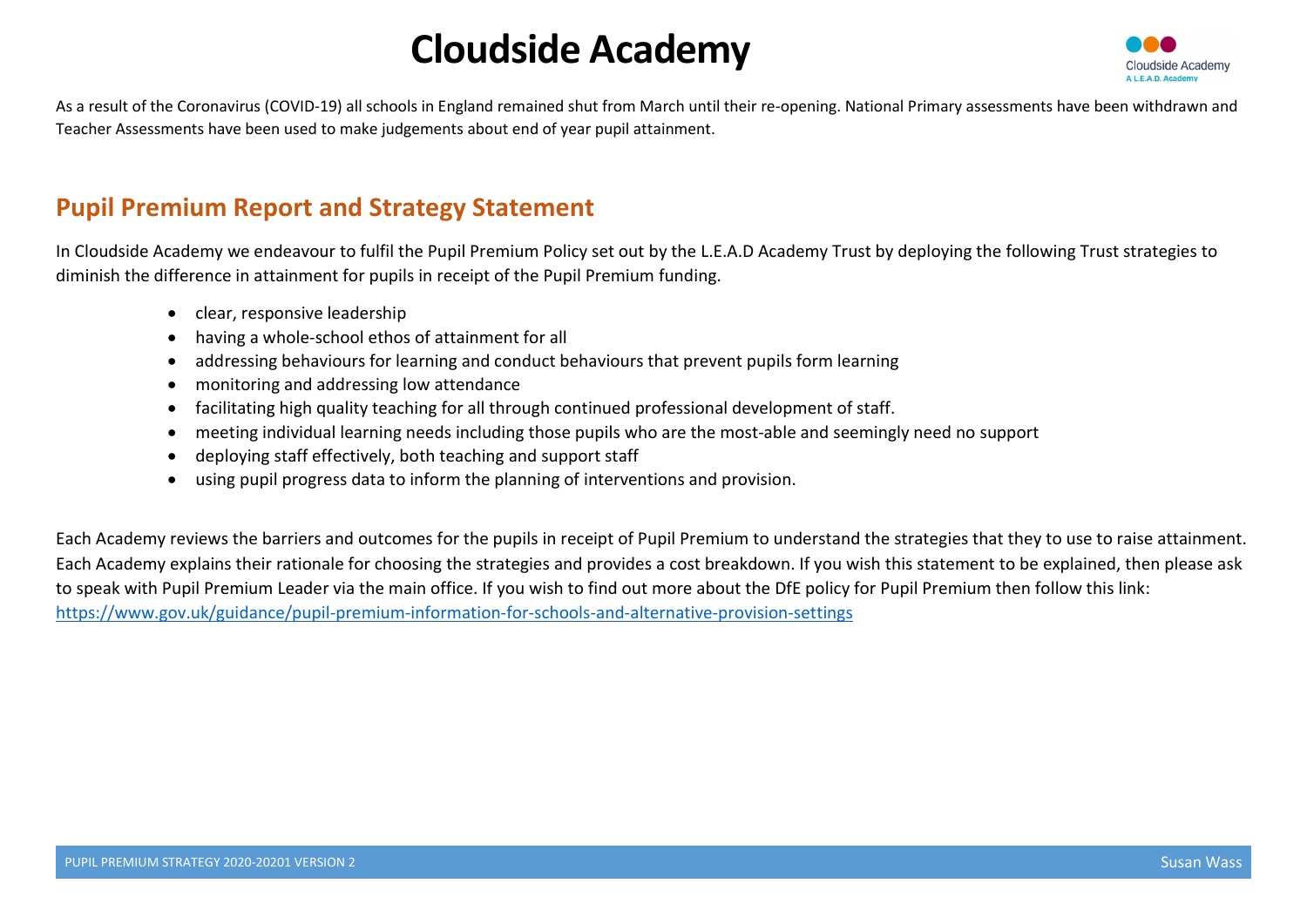

|                             | 1. Summary information 2019-20 |                                            |          |                                                |                |  |  |  |  |  |  |  |  |  |  |
|-----------------------------|--------------------------------|--------------------------------------------|----------|------------------------------------------------|----------------|--|--|--|--|--|--|--|--|--|--|
| Academy                     | Cloudside                      |                                            |          |                                                |                |  |  |  |  |  |  |  |  |  |  |
| <b>Pupil Premium Leader</b> | Susan Wass                     |                                            |          |                                                |                |  |  |  |  |  |  |  |  |  |  |
| <b>Academic Year</b>        | 2019-2020                      | <b>Total PP budget</b>                     | £86,000  | Date of most recent PP Review                  | September 2019 |  |  |  |  |  |  |  |  |  |  |
| Total number of pupils      | 251                            | <b>Number of pupils</b><br>eligible for PP | 72 (28%) | Date for next internal review of this strategy | September 2020 |  |  |  |  |  |  |  |  |  |  |

### Pupil Premium Report Academic Year 2019-20 End of Summer Term

Review of impact of Quality First Teaching and Interventions

| Year<br>Group  | <b>Numbers</b><br>of Pupils<br>eligible for<br>Pupil<br>Premium/<br>percentage | Cost of<br>initiatives/<br>projects | <b>Achievement Review and Evaluation of Impact</b>                                                                                                                                                                                                                                                                                                        |                                                                                                                                                         |     |          |    |       |     |         |        |            |     |                          |     |                     |        |                           |     | <b>Next Steps</b>                                                                                     |
|----------------|--------------------------------------------------------------------------------|-------------------------------------|-----------------------------------------------------------------------------------------------------------------------------------------------------------------------------------------------------------------------------------------------------------------------------------------------------------------------------------------------------------|---------------------------------------------------------------------------------------------------------------------------------------------------------|-----|----------|----|-------|-----|---------|--------|------------|-----|--------------------------|-----|---------------------|--------|---------------------------|-----|-------------------------------------------------------------------------------------------------------|
| $\overline{3}$ | 28                                                                             | £12,000                             | In Year 3 pupils are given teacher assessments and their progress is tracked from their Key stage 1<br>assessments.<br>Based on Teacher Assessments for April 2020 pupils eligible for Pupil Premium have made less than good<br>progress in all subjects. Attainment for the Pupil Premium group in this year group is lower non-Pupil<br>Premium group. |                                                                                                                                                         |     |          |    |       |     |         |        |            |     |                          |     |                     |        |                           |     | There must be<br>significant and<br>effective<br>measures put in<br>place for those<br>pupils with PP |
|                |                                                                                |                                     |                                                                                                                                                                                                                                                                                                                                                           |                                                                                                                                                         |     |          |    |       |     |         | Year 3 |            |     |                          |     |                     |        |                           |     | who are currently                                                                                     |
|                |                                                                                |                                     | Cohort 72                                                                                                                                                                                                                                                                                                                                                 | 37 Boys                                                                                                                                                 |     | 35 Girls |    | 28 PP |     | 13 SEND |        | 17 PP Boys |     | 5 PP Boys<br><b>SEND</b> |     | 11 PP Girls         |        | 2 PP Girls<br><b>SEND</b> |     | achieving less well<br>compared to their                                                              |
|                |                                                                                |                                     | Aspect                                                                                                                                                                                                                                                                                                                                                    | <b>No PPB SEND</b><br>No PPG SEND<br><b>PPB No SEND</b><br><b>PPB SEND</b><br>No PPB No SEND<br><b>PPG No SEND</b><br><b>PPG SEND</b><br>No PPG No SEND |     |          |    |       |     |         |        |            |     |                          |     |                     | non-pp |                           |     |                                                                                                       |
|                |                                                                                |                                     | Reading                                                                                                                                                                                                                                                                                                                                                   | 50%<br>8/12<br>20%<br>89%<br>0/2<br>75%<br>1/5<br>16/18<br>67%<br>15/20<br>75%<br>2/4<br>1/2<br>50%<br>6/9<br>0%                                        |     |          |    |       |     |         |        |            |     |                          |     | counterparts.       |        |                           |     |                                                                                                       |
|                |                                                                                |                                     | Writing                                                                                                                                                                                                                                                                                                                                                   | 50%<br>0/2<br>8/12<br>15/18<br>83%<br>5/9<br>16/20<br>2/4<br>75%<br>1/5<br>20%<br>1/2<br>50%<br>56%<br>80%<br>0%                                        |     |          |    |       |     |         |        |            |     |                          |     | Pivotal pupils will |        |                           |     |                                                                                                       |
|                |                                                                                |                                     | Maths                                                                                                                                                                                                                                                                                                                                                     | 8/12                                                                                                                                                    | 75% | 0/5      | 0% | 17/18 | 94% | 0/2     | 0%     | 6/9        | 67% | 1/2                      | 50% | 14/20               | 70%    | 1/4                       | 25% | be identified,                                                                                        |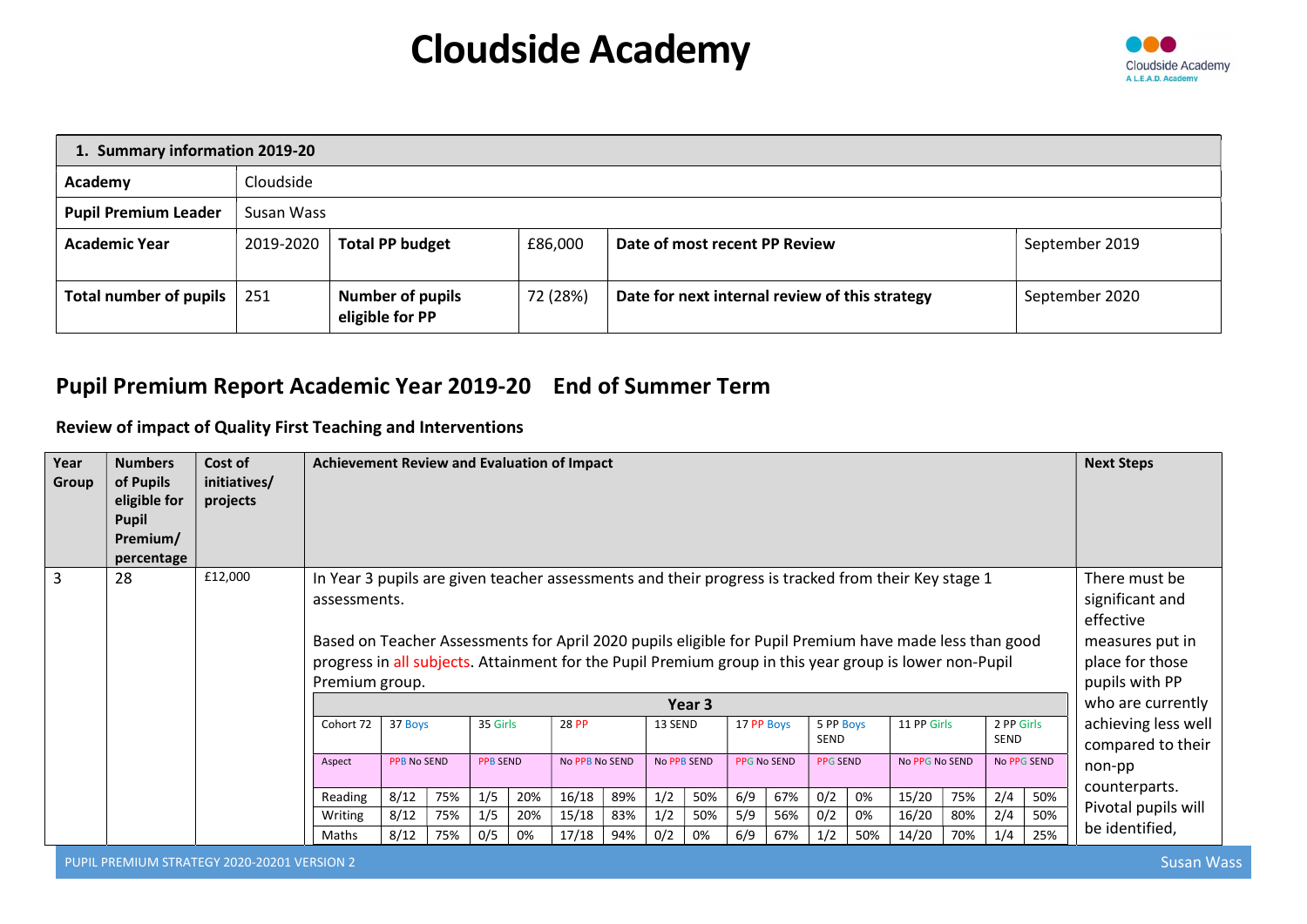

| Year  | <b>Numbers</b>                                                      | Cost of                  |                                                                                                                                                                                                                                                                                                                                                                        | Achievement Review and Evaluation of Impact                                                                                                                                                                     |              |            |          |                |              |            |          |                      |            |                   | <b>Next Steps</b> |                                      |            |                                                                                                                                                                                                                                                                                                          |                                                                                                                                                                                                                                                                 |
|-------|---------------------------------------------------------------------|--------------------------|------------------------------------------------------------------------------------------------------------------------------------------------------------------------------------------------------------------------------------------------------------------------------------------------------------------------------------------------------------------------|-----------------------------------------------------------------------------------------------------------------------------------------------------------------------------------------------------------------|--------------|------------|----------|----------------|--------------|------------|----------|----------------------|------------|-------------------|-------------------|--------------------------------------|------------|----------------------------------------------------------------------------------------------------------------------------------------------------------------------------------------------------------------------------------------------------------------------------------------------------------|-----------------------------------------------------------------------------------------------------------------------------------------------------------------------------------------------------------------------------------------------------------------|
| Group | of Pupils<br>eligible for<br><b>Pupil</b><br>Premium/<br>percentage | initiatives/<br>projects |                                                                                                                                                                                                                                                                                                                                                                        |                                                                                                                                                                                                                 |              |            |          |                |              |            |          |                      |            |                   |                   |                                      |            |                                                                                                                                                                                                                                                                                                          |                                                                                                                                                                                                                                                                 |
| 4     | 23                                                                  | £12,000                  | <b>Evaluation of the strategy</b><br>There is a clear gender imbalance with girls underachieving and in particular the girls who attract<br>pupil premium are achieving less well.<br>group making the least rapid progress is the PPG No SEND.<br>In Year 4 pupils are given teacher assessments and their progress is tracked from their Key stage 1<br>assessments. |                                                                                                                                                                                                                 |              |            |          |                |              |            |          |                      |            |                   |                   |                                      |            | When looking at progress from KS1 attainment Pupil premium children are making slower progress<br>compared to their non-Pupil Premium groups, with the progress of girls being less strong than the<br>boy pupil premium group. The difference in rates of progress between boys and girls show that the | targeted support<br>put in place to<br>rapidly close the<br>gaps in<br>attainment and<br>progress.<br>Full gap analysis<br>needs to take<br>place for the<br>children to<br>address their gaps<br>in learning.<br>There must be<br>significant and<br>effective |
|       |                                                                     |                          | Based on Teacher Assessments for April 2020 pupils eligible for Pupil Premium have made less than good<br>progress in all subjects. Attainment for the Pupil Premium group in this year group is lower non-Pupil<br>Premium group.                                                                                                                                     |                                                                                                                                                                                                                 |              |            |          |                |              |            |          |                      |            |                   |                   |                                      |            |                                                                                                                                                                                                                                                                                                          | measures put in<br>place for those<br>pupils with PP<br>who are currently                                                                                                                                                                                       |
|       |                                                                     |                          |                                                                                                                                                                                                                                                                                                                                                                        |                                                                                                                                                                                                                 |              |            |          |                |              |            | Year 4   |                      |            |                   |                   |                                      |            |                                                                                                                                                                                                                                                                                                          | achieving less well                                                                                                                                                                                                                                             |
|       |                                                                     |                          | Cohort<br>52                                                                                                                                                                                                                                                                                                                                                           | 28 Boys                                                                                                                                                                                                         |              | 24 Girls   |          | 23 PP          |              | 7 SEND     |          | 11 PP<br><b>Boys</b> |            | 3 PP Boys<br>SEND |                   | 12 PP Girls                          |            | 3 PP Girls<br>SEND                                                                                                                                                                                                                                                                                       | compared to their<br>non-pp                                                                                                                                                                                                                                     |
|       |                                                                     |                          | Aspect                                                                                                                                                                                                                                                                                                                                                                 | No PPB No<br>No PPB<br><b>PPB No</b><br><b>PPB SEND</b><br><b>PPG No</b><br><b>PPG</b><br>No PPG No<br>No PPG<br><b>SEND</b><br><b>SEND</b><br><b>SEND</b><br>SEND<br><b>SEND</b><br><b>SEND</b><br><b>SEND</b> |              |            |          |                |              |            |          |                      |            |                   |                   | counterparts.<br>Pivotal pupils will |            |                                                                                                                                                                                                                                                                                                          |                                                                                                                                                                                                                                                                 |
|       |                                                                     |                          | Reading                                                                                                                                                                                                                                                                                                                                                                | 7/8<br>6/8                                                                                                                                                                                                      | 87.5%<br>75% | 0/3        | 0%<br>0% | 14/16<br>12/16 | 87.5%        | 0/1        | 0%<br>0% | 6/9                  | 67%<br>67% | 0/3<br>0/3        | 0%                | 10/12                                | 83%        | N/A<br>N/A                                                                                                                                                                                                                                                                                               | be identified,                                                                                                                                                                                                                                                  |
|       |                                                                     |                          | Writing<br>Maths                                                                                                                                                                                                                                                                                                                                                       | $\overline{7/8}$                                                                                                                                                                                                | 87.5%        | 0/3<br>0/3 | 0%       | 14/16          | 75%<br>87.5% | 0/1<br>1/1 | 100%     | 6/9<br>6/9           | 67%        | $\overline{0/3}$  | 0%<br>0%          | 10/12<br>9/12                        | 83%<br>75% | N/A<br>N/A<br>N/A<br>N/A                                                                                                                                                                                                                                                                                 | targeted support                                                                                                                                                                                                                                                |
|       |                                                                     |                          |                                                                                                                                                                                                                                                                                                                                                                        |                                                                                                                                                                                                                 |              |            |          |                |              |            |          |                      |            |                   |                   |                                      |            |                                                                                                                                                                                                                                                                                                          | put in place to                                                                                                                                                                                                                                                 |
|       |                                                                     |                          |                                                                                                                                                                                                                                                                                                                                                                        | PPG No SEND Progress<br>PPB No SEND Progress<br>No PPG No SEND Progress<br>No PPB No SEND Progress                                                                                                              |              |            |          |                |              |            |          |                      |            |                   |                   | rapidly close the                    |            |                                                                                                                                                                                                                                                                                                          |                                                                                                                                                                                                                                                                 |
|       |                                                                     |                          | R 67%                                                                                                                                                                                                                                                                                                                                                                  | W 67%                                                                                                                                                                                                           |              | M 67%      | R 88%    |                | W 75%        | M 88%      | R 75%    |                      | W 83%      | M 75%             |                   | R 94%                                | W 75%      | M 94%                                                                                                                                                                                                                                                                                                    | gaps in                                                                                                                                                                                                                                                         |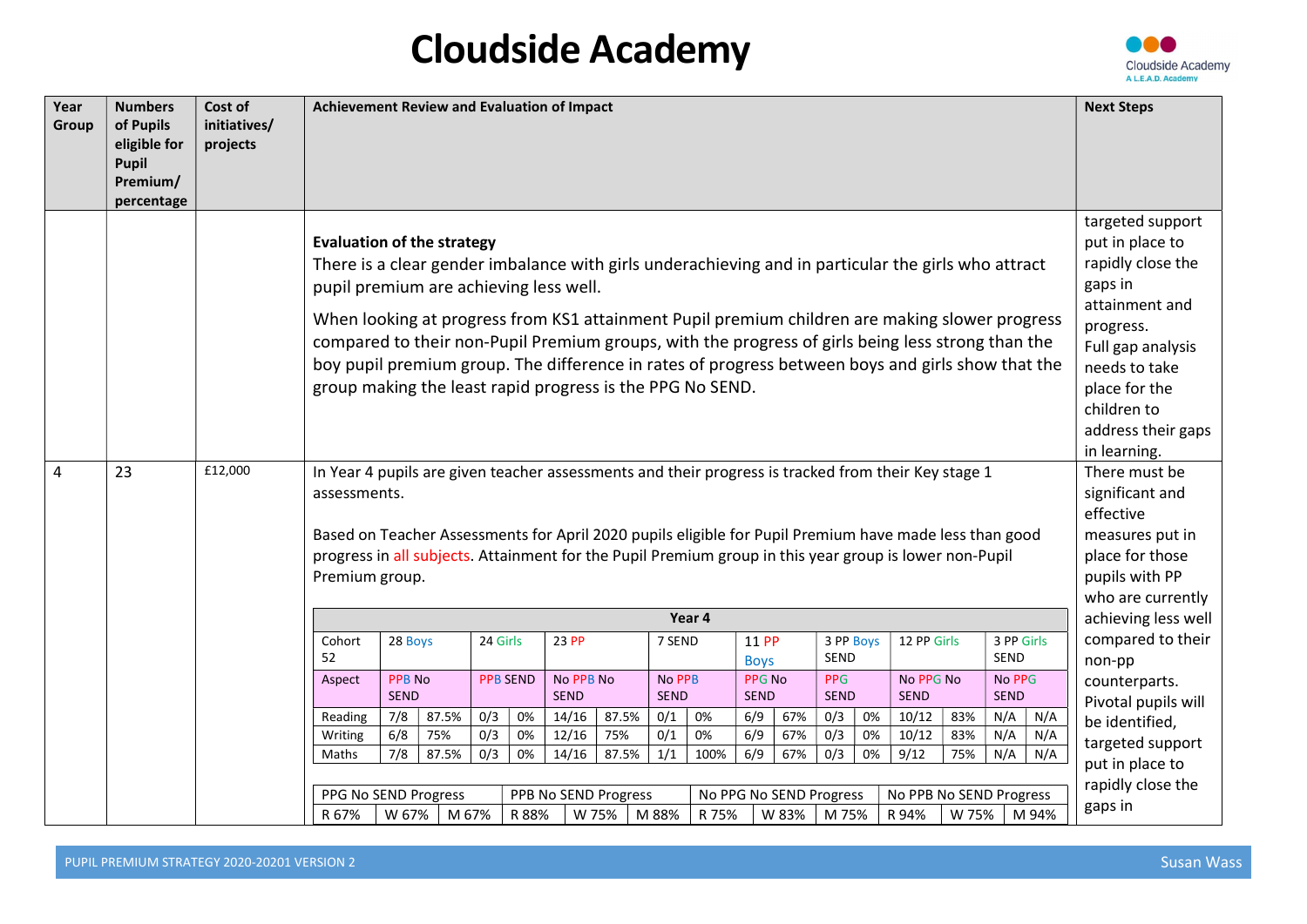

| Year<br>Group | <b>Numbers</b><br>of Pupils<br>eligible for<br>Pupil<br>Premium/<br>percentage | Cost of<br>initiatives/<br>projects | Achievement Review and Evaluation of Impact                                                                                                                                                                                                                                                                                                               |                                                                                                                                                                                                                                                                                                                                                                                                                                                                                                                                                             |            |            |                 |                                 |            |                              |          |                              |            |                             |                                                                                                                                         |                           |            |                        | <b>Next Steps</b>                                                                                                          |
|---------------|--------------------------------------------------------------------------------|-------------------------------------|-----------------------------------------------------------------------------------------------------------------------------------------------------------------------------------------------------------------------------------------------------------------------------------------------------------------------------------------------------------|-------------------------------------------------------------------------------------------------------------------------------------------------------------------------------------------------------------------------------------------------------------------------------------------------------------------------------------------------------------------------------------------------------------------------------------------------------------------------------------------------------------------------------------------------------------|------------|------------|-----------------|---------------------------------|------------|------------------------------|----------|------------------------------|------------|-----------------------------|-----------------------------------------------------------------------------------------------------------------------------------------|---------------------------|------------|------------------------|----------------------------------------------------------------------------------------------------------------------------|
|               |                                                                                |                                     |                                                                                                                                                                                                                                                                                                                                                           | <b>Evaluation of the strategy</b><br>There is a clear gender imbalance with girls underachieving and in particular the girls who attract<br>pupil premium are achieving less well.<br>When looking at progress from KS1 attainment Pupil premium children are making slower progress<br>compared to their non-Pupil Premium groups, with the progress of girls being less strong than the<br>boy pupil premium group. The difference in rates of progress between boys and girls show that the<br>group making the least rapid progress is the PPG No SEND. |            |            |                 |                                 |            |                              |          |                              |            |                             | attainment and<br>progress.<br>Full gap analysis<br>needs to take<br>place for the<br>children to<br>address their gaps<br>in learning. |                           |            |                        |                                                                                                                            |
| 5             | 22                                                                             | £12,000                             | In Year 5 pupils are given teacher assessments and their progress is tracked from their Key stage 1<br>assessments.<br>Based on Teacher Assessments for April 2020 pupils eligible for Pupil Premium have made less than good<br>progress in all subjects. Attainment for the Pupil Premium group in this year group is lower non-Pupil<br>Premium group. |                                                                                                                                                                                                                                                                                                                                                                                                                                                                                                                                                             |            |            |                 |                                 |            |                              |          |                              |            |                             |                                                                                                                                         |                           |            |                        | There must be<br>significant and<br>effective<br>measures put in<br>place for those<br>pupils with PP<br>who are currently |
|               |                                                                                |                                     |                                                                                                                                                                                                                                                                                                                                                           |                                                                                                                                                                                                                                                                                                                                                                                                                                                                                                                                                             |            |            |                 |                                 |            |                              | Year 5   |                              |            |                             |                                                                                                                                         |                           |            |                        | achieving less well                                                                                                        |
|               |                                                                                |                                     | Cohort<br>66                                                                                                                                                                                                                                                                                                                                              | 29 Boys                                                                                                                                                                                                                                                                                                                                                                                                                                                                                                                                                     |            | 37 Girls   |                 | 22 PP                           |            | 10 SEND                      |          | 8 PP Boys                    |            | 7 PP<br><b>Boys</b><br>SEND |                                                                                                                                         | 14 PP Girls               |            | 3 PP<br>Girls<br>SEND  | compared to their<br>non-pp<br>counterparts.                                                                               |
|               |                                                                                |                                     | Aspect                                                                                                                                                                                                                                                                                                                                                    | <b>PPB No</b><br><b>SEND</b>                                                                                                                                                                                                                                                                                                                                                                                                                                                                                                                                |            |            | <b>PPB SEND</b> | <b>No PPB No</b><br><b>SEND</b> |            | <b>No PPB</b><br><b>SEND</b> |          | <b>PPG No</b><br><b>SEND</b> |            | PPG<br><b>SEND</b>          |                                                                                                                                         | No PPG No<br><b>SEND</b>  |            | No PPG<br><b>SEND</b>  | Pivotal pupils will<br>be identified,                                                                                      |
|               |                                                                                |                                     |                                                                                                                                                                                                                                                                                                                                                           | 3/5<br>16/17<br>94%<br>1/4<br>6/12<br>21/22<br>95%<br>0/1<br>60%<br>1/3<br>33%<br>25%<br>50%<br>0/2<br>0%<br>Reading<br>0%                                                                                                                                                                                                                                                                                                                                                                                                                                  |            |            |                 |                                 |            |                              |          |                              |            |                             |                                                                                                                                         | targeted support          |            |                        |                                                                                                                            |
|               |                                                                                |                                     | Writing<br>Maths                                                                                                                                                                                                                                                                                                                                          | 3/5<br>4/5                                                                                                                                                                                                                                                                                                                                                                                                                                                                                                                                                  | 60%<br>80% | 1/3<br>1/3 | 33%<br>33%      | 14/17<br>16/17                  | 82%<br>94% | 0/4<br>0/4                   | 0%<br>0% | 4/12<br>6/12                 | 25%<br>50% | 0/2<br>0/2                  | 0%<br>0%                                                                                                                                | 21/22<br>21/22            | 95%<br>95% | 0/1<br>0%<br>0/1<br>0% | put in place to                                                                                                            |
|               |                                                                                |                                     |                                                                                                                                                                                                                                                                                                                                                           |                                                                                                                                                                                                                                                                                                                                                                                                                                                                                                                                                             |            |            |                 |                                 |            |                              |          |                              |            |                             |                                                                                                                                         |                           |            |                        | rapidly close the                                                                                                          |
|               |                                                                                |                                     |                                                                                                                                                                                                                                                                                                                                                           | PPG No SEND Progress<br>PPB No SEND Progress<br>No PPG No SEND Progress<br>No PPB No SEND Progress                                                                                                                                                                                                                                                                                                                                                                                                                                                          |            |            |                 |                                 |            |                              |          |                              |            |                             |                                                                                                                                         | gaps in<br>attainment and |            |                        |                                                                                                                            |
|               |                                                                                |                                     | R 50%                                                                                                                                                                                                                                                                                                                                                     | W 33%                                                                                                                                                                                                                                                                                                                                                                                                                                                                                                                                                       |            | M 50%      | R 60%           | W 60%                           |            | M 80%                        | R 95%    |                              | W 95%      | M 95%                       |                                                                                                                                         | R 94%                     | W 82%      | M 94%                  | progress.                                                                                                                  |
|               |                                                                                |                                     |                                                                                                                                                                                                                                                                                                                                                           |                                                                                                                                                                                                                                                                                                                                                                                                                                                                                                                                                             |            |            |                 |                                 |            |                              |          |                              |            |                             |                                                                                                                                         |                           |            |                        |                                                                                                                            |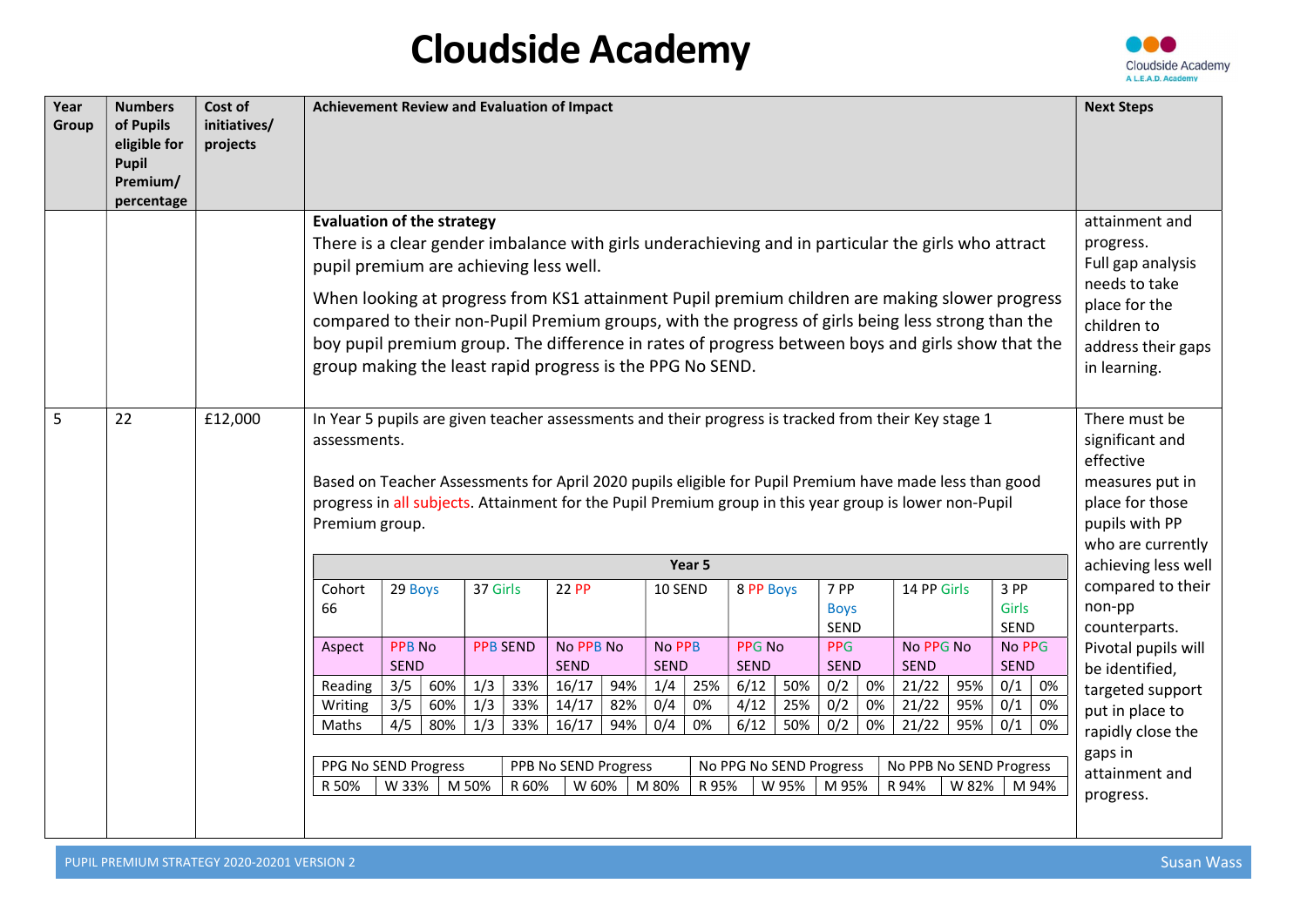

| Year<br>Group | <b>Numbers</b><br>of Pupils<br>eligible for<br><b>Pupil</b><br>Premium/<br>percentage | Cost of<br>initiatives/<br>projects | Achievement Review and Evaluation of Impact                                                                                                                                                                                                                                                                                                                   |                                                                                                                                                                                                                                                                                                                                                                                                                                                                                                                                                                                                                                                                                                                                                             |  |                 |  |                          |  |                       |                   |                              |  |                          |  |                                                                                                                                                                                                                         |                       |  | <b>Next Steps</b>                                                                       |
|---------------|---------------------------------------------------------------------------------------|-------------------------------------|---------------------------------------------------------------------------------------------------------------------------------------------------------------------------------------------------------------------------------------------------------------------------------------------------------------------------------------------------------------|-------------------------------------------------------------------------------------------------------------------------------------------------------------------------------------------------------------------------------------------------------------------------------------------------------------------------------------------------------------------------------------------------------------------------------------------------------------------------------------------------------------------------------------------------------------------------------------------------------------------------------------------------------------------------------------------------------------------------------------------------------------|--|-----------------|--|--------------------------|--|-----------------------|-------------------|------------------------------|--|--------------------------|--|-------------------------------------------------------------------------------------------------------------------------------------------------------------------------------------------------------------------------|-----------------------|--|-----------------------------------------------------------------------------------------|
|               |                                                                                       |                                     | <b>Evaluation of the strategy</b>                                                                                                                                                                                                                                                                                                                             | PP Boys are underachieving compared to No PP Boys No SEND, however there again is a clear issue<br>with the PP Girl cohort who are underachieving compared to both their male comparator group<br>and the No PP girl group.<br>When looking at progress from KS1 attainment Pupil premium children are making slower progress<br>compared to their non-Pupil Premium groups, with the progress of girls being significantly less<br>strong than the boy pupil premium group or their No PP No SEND girl cohort. The difference in<br>rates of progress between boys and girls show that the group making the least rapid progress is the<br>PPG No SEND.<br>In Year 6 the pupils take tests that are externally marked in Reading and Mathematics, Grammar, |  |                 |  |                          |  |                       |                   |                              |  |                          |  | Full gap analysis<br>needs to take<br>place for the<br>children to<br>address their gaps<br>in learning and<br>ensure that they<br>are fully equipped<br>for Year 6 and the<br>SATs. (if they are<br>in place for 2021) |                       |  |                                                                                         |
| 6             |                                                                                       | £20,000                             | punctuation and spelling. Writing remains a teacher assessment which if moderated, often by the Local<br>Authority. These tests did not take place in 2020 due to the COVID 19 School Closure. These are the Teacher<br>Assessments.                                                                                                                          |                                                                                                                                                                                                                                                                                                                                                                                                                                                                                                                                                                                                                                                                                                                                                             |  |                 |  |                          |  |                       |                   |                              |  |                          |  |                                                                                                                                                                                                                         |                       |  | Pupils will need to<br>have their<br>particular gaps<br>identified for<br>transition to |
|               |                                                                                       |                                     |                                                                                                                                                                                                                                                                                                                                                               |                                                                                                                                                                                                                                                                                                                                                                                                                                                                                                                                                                                                                                                                                                                                                             |  |                 |  |                          |  |                       | Year <sub>6</sub> |                              |  |                          |  |                                                                                                                                                                                                                         |                       |  | secondary school.                                                                       |
|               |                                                                                       |                                     | Cohort<br>57                                                                                                                                                                                                                                                                                                                                                  | 33 Boys                                                                                                                                                                                                                                                                                                                                                                                                                                                                                                                                                                                                                                                                                                                                                     |  | 24 Girls        |  | 16 PP                    |  | 9 SEND                |                   | 7 PP Boys                    |  | 3 PP Boys<br><b>SEND</b> |  | 9 PP Girls                                                                                                                                                                                                              | 3 PP Girls<br>SEND    |  |                                                                                         |
|               |                                                                                       |                                     | Aspect                                                                                                                                                                                                                                                                                                                                                        | <b>PPB No</b><br><b>SEND</b>                                                                                                                                                                                                                                                                                                                                                                                                                                                                                                                                                                                                                                                                                                                                |  | <b>PPB SEND</b> |  | No PPB No<br><b>SEND</b> |  | No PPB<br><b>SEND</b> |                   | <b>PPG No</b><br><b>SEND</b> |  | <b>PPG SEND</b>          |  | No PPG No<br><b>SEND</b>                                                                                                                                                                                                | No PPG<br><b>SEND</b> |  |                                                                                         |
|               |                                                                                       |                                     | Reading                                                                                                                                                                                                                                                                                                                                                       | 15/23<br>1/3<br>66%<br>1/3<br>12/15<br>N/A<br>2/4<br>50%<br>0/3<br>0%<br>65%<br>33%<br>4/6<br>33%<br>80%<br>N/A                                                                                                                                                                                                                                                                                                                                                                                                                                                                                                                                                                                                                                             |  |                 |  |                          |  |                       |                   |                              |  |                          |  |                                                                                                                                                                                                                         |                       |  |                                                                                         |
|               |                                                                                       |                                     | 1/3<br>N/A<br>2/4<br>50%<br>0/3<br>0%<br>11/23<br>33%<br>5/6<br>83%<br>1/3<br>N/A<br>33%<br>12/15<br>80%<br>Writing<br>48%<br>$\overline{\frac{5}{6}}$<br>3/4<br>75%<br>0/3<br>18/23<br>1/3<br>83%<br>1/3<br>12/15<br>N/A<br>N/A<br>0%<br>78%<br>33%<br>33%<br>80%<br>Maths                                                                                   |                                                                                                                                                                                                                                                                                                                                                                                                                                                                                                                                                                                                                                                                                                                                                             |  |                 |  |                          |  |                       |                   |                              |  |                          |  |                                                                                                                                                                                                                         |                       |  |                                                                                         |
|               |                                                                                       |                                     | Based on Teacher Assessments for April 2020 pupils girls in eligible for Pupil Premium have made good<br>progress in maths and boys have made good progress in writing, However they have made less than good<br>progress in reading (girls) and maths (boys). Attainment for the Pupil Premium group in this year group is<br>lower non-Pupil Premium group. |                                                                                                                                                                                                                                                                                                                                                                                                                                                                                                                                                                                                                                                                                                                                                             |  |                 |  |                          |  |                       |                   |                              |  |                          |  |                                                                                                                                                                                                                         |                       |  |                                                                                         |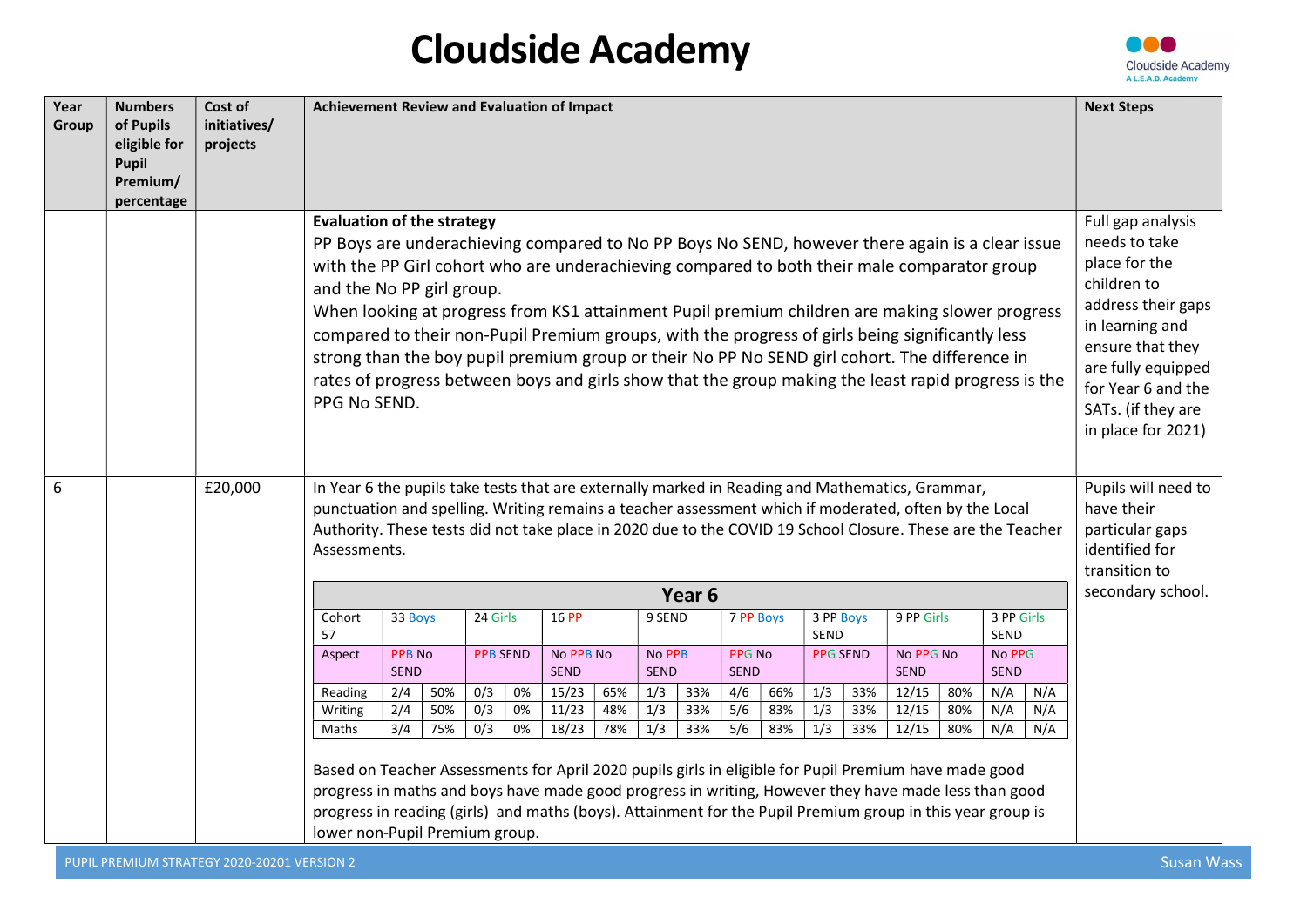

| Year<br>Group | <b>Numbers</b><br>of Pupils<br>eligible for<br><b>Pupil</b><br>Premium/<br>percentage | Cost of<br>initiatives/<br>projects | <b>Achievement Review and Evaluation of Impact</b>                                                                                                                                                                                                                                                                                                                                                                                                                                                                                                                                                                                                                                                                                                                                                                             | <b>Next Steps</b> |
|---------------|---------------------------------------------------------------------------------------|-------------------------------------|--------------------------------------------------------------------------------------------------------------------------------------------------------------------------------------------------------------------------------------------------------------------------------------------------------------------------------------------------------------------------------------------------------------------------------------------------------------------------------------------------------------------------------------------------------------------------------------------------------------------------------------------------------------------------------------------------------------------------------------------------------------------------------------------------------------------------------|-------------------|
|               |                                                                                       |                                     | PPG No SEND Progress<br>PPB No SEND Progress<br>No PPG No SEND Progress<br>No PPB No SEND Progress                                                                                                                                                                                                                                                                                                                                                                                                                                                                                                                                                                                                                                                                                                                             |                   |
|               |                                                                                       |                                     | W 83%<br>W 75%<br>M 75%<br>W 87%<br>R67%<br>M 100%<br>R 75%<br>R 73%<br>M 66%<br>R 74%<br>W 65%<br>M 95%                                                                                                                                                                                                                                                                                                                                                                                                                                                                                                                                                                                                                                                                                                                       |                   |
|               |                                                                                       |                                     | <b>Evaluation of the strategy</b><br>There is an issue with both boys and girls in the PP group for reading, but the boys are achieving<br>less well that the girls in writing and maths, where the girls are achieving as well as their no PP girl<br>cohort. Small numbers to cause figures to be skewed, so this must be considered. Further analysis<br>is needed when looking at the achievement of the girls in the PP group for reading and writing as it<br>is unusual to have reading lower than the writing (-17%).<br>When looking at progress from KS1 attainment it must be recognised that the validity of the data<br>from KS1 needs to be viewed with caution. The progress is less strong for reading across all groups<br>and in the no PP groups maths is a concern for the girls and writing for the boys. |                   |

### Review and evaluation of the impact of whole school strategies not already mentioned.

| <b>Strategy</b>      | Number | Cost | Impact                                 | <b>Next Steps/recommendations</b>                   |
|----------------------|--------|------|----------------------------------------|-----------------------------------------------------|
|                      | οt     |      |                                        |                                                     |
|                      | pupils |      |                                        |                                                     |
| Derbyshire           |        | £360 | Limited impact for the pupils involved | Behaviour for the whole school must be addressed.   |
| <b>Behaviour Box</b> |        |      |                                        | Those who access Behaviour Support Service, will be |
|                      |        |      |                                        | monitored more robustly.                            |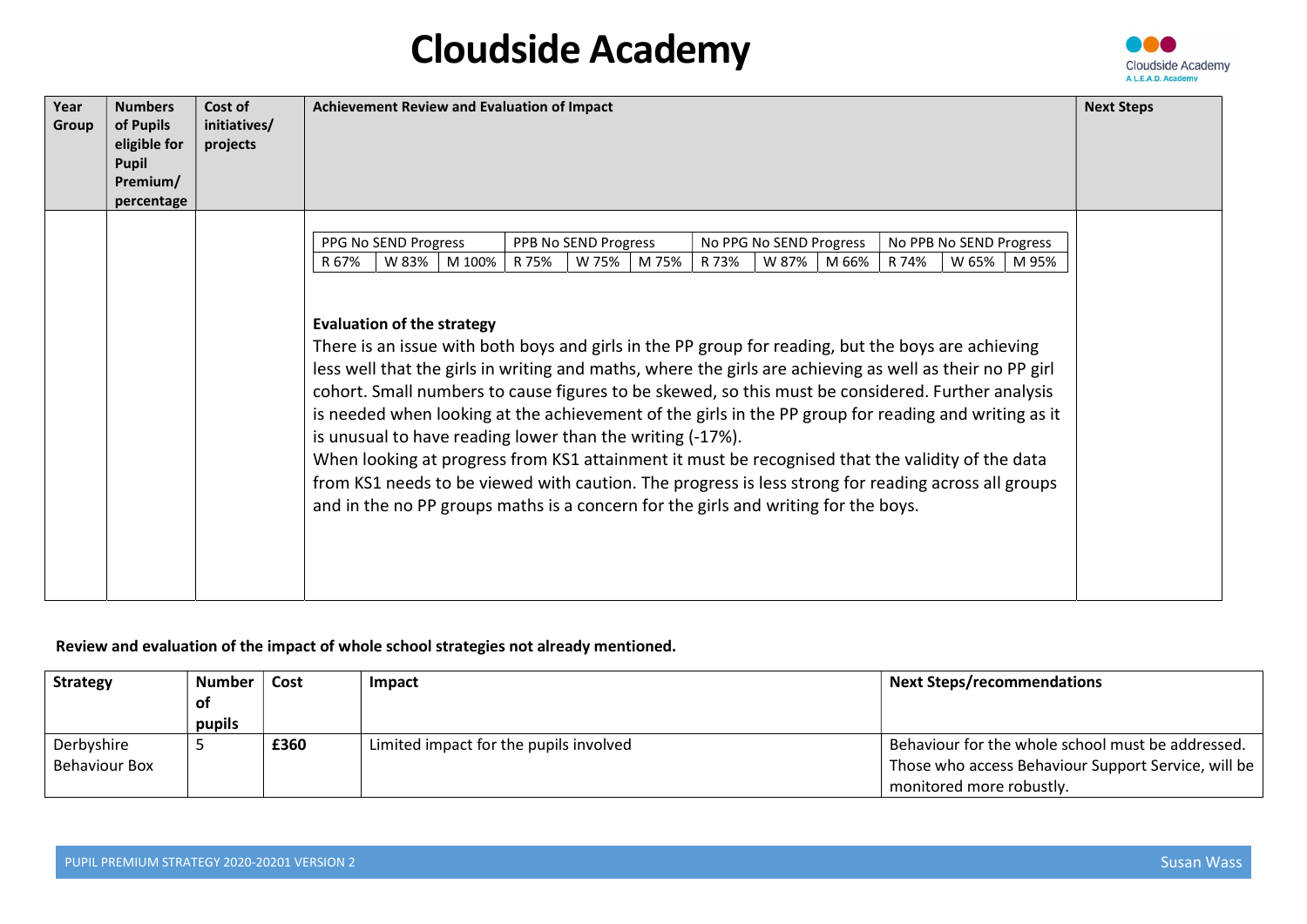

| Lexia                                                                              |                 |         | This is a valuable resource that can have an impact on pupils reading.                                                                                                                                                           | Continue to use Lexia, but now robustly identify<br>impact and target pupils appropriately for this<br>support                                                                                                                                 |
|------------------------------------------------------------------------------------|-----------------|---------|----------------------------------------------------------------------------------------------------------------------------------------------------------------------------------------------------------------------------------|------------------------------------------------------------------------------------------------------------------------------------------------------------------------------------------------------------------------------------------------|
| Mathletics                                                                         | Whole<br>school |         | Pupils have been engaged, but impact is limited on mathematical<br>outcomes.                                                                                                                                                     | This will be discontinued as the teaching of maths<br>will be improved via the introduction of Power<br>Maths across the school                                                                                                                |
| <b>Accelerated</b><br>Reader                                                       | Whole<br>school | £4,615  | Raised enthusiasm for reading by pupils.<br>Increased numbers of pupils reading on a regular basis.                                                                                                                              | Continue to develop strategy, ensure that all classes<br>actively embrace and promote AR in school and at<br>home.<br>KS2 English leader to monitor participation robustly.<br>Supplement books as necessary.                                  |
| <b>Raise attendance</b><br>and reduce PA<br>rates                                  | Whole<br>school | £1,200  | Attendance was below national and impact of this element not as<br>effective as desired. However, the COVID-19 did impact on attendance<br>adversely                                                                             | Attendance will now have a significant overhaul in<br>2020-2021 with more robust systems put in place.<br>Attendance Officer will be supported and training<br>given                                                                           |
| <b>Pupil Premium</b><br>Key Worker                                                 | Whole<br>school | £13,000 | Limited impact                                                                                                                                                                                                                   | Pupil Premium funding will be managed and<br>monitored by new Head of School.<br>An external advisor will conduct a review of pupil<br>premium and the funding allocations                                                                     |
| <b>Curriculum</b><br>development<br>including<br><b>Educational</b><br>experiences | Whole<br>school | £1,000  | Curriculum development has increased pupils' experiences and access<br>to a broad and balanced curriculum.<br>The introduction of 'The Job Shop' has had a significant impact on<br>pupils' understanding of the 'world of work' | Continue to develop curriculum that meets the<br>needs of the pupils with a focus on the 'world of<br>work' and increases their cultural capital.<br>Develop a comprehensive base of resources to<br>support high quality curriculum delivery. |
| <b>Times Table Rock</b><br><b>Stars</b>                                            | Whole<br>school | £60     | Pupils are engaged                                                                                                                                                                                                               | Data from this will be robustly monitored and those<br>making less than good progress will be given<br>additional in class support                                                                                                             |
| Parental<br><b>Engagement</b>                                                      |                 | £4,000  | Vulnerable families have had support from the school and had access to<br>support of external agencies.                                                                                                                          | Continue to work with vulnerable families and liaise<br>with appropriate external agencies.<br>Improve that impact of safeguarding for vulnerable<br>pupils to ensure they receive the appropriate<br>support in a timely manner               |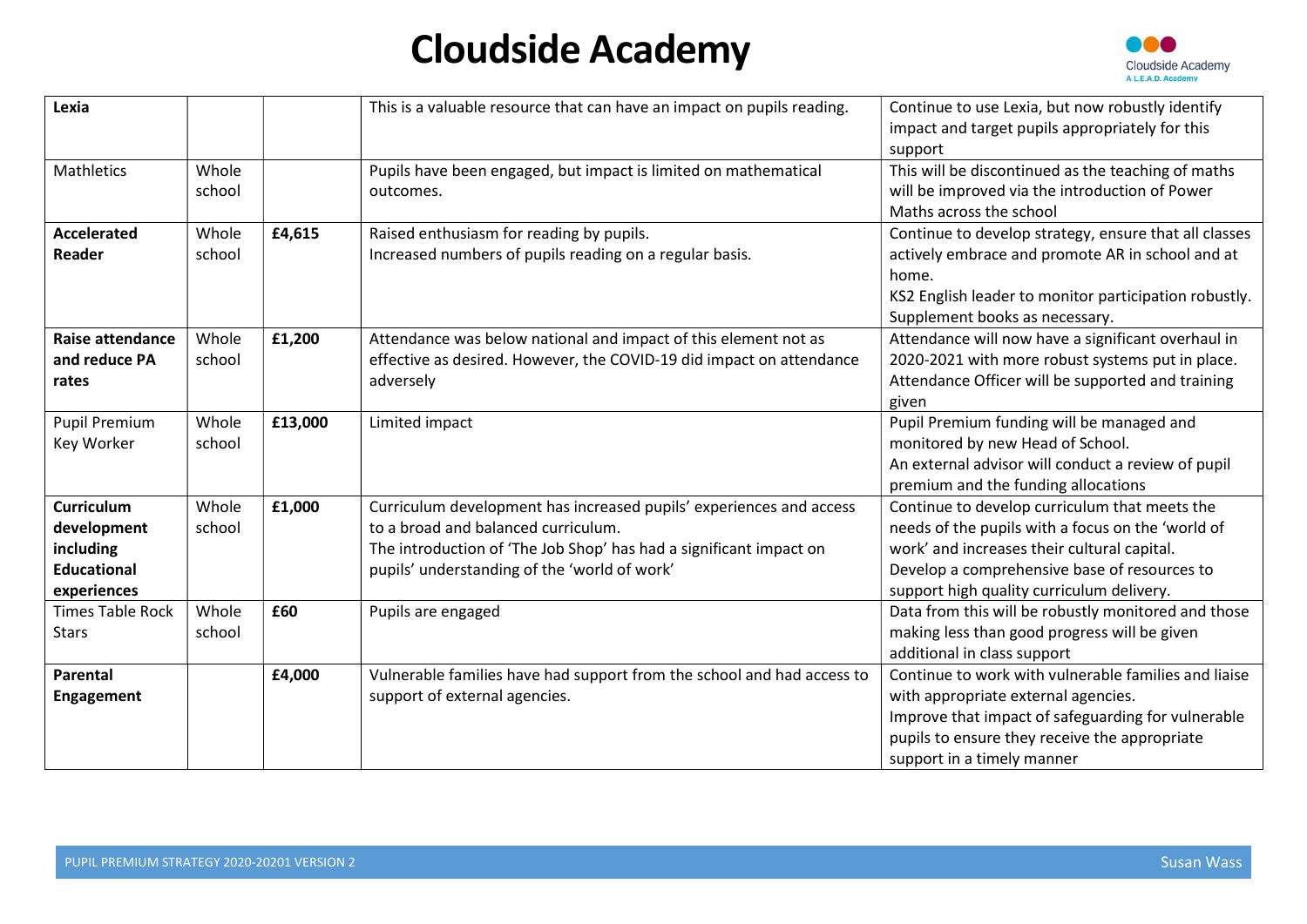

Summary: how well are eligible pupils doing? Is the difference diminishing?

Pupils eligible for Pupil Premium are achieving and progressing less well than their non-eligible counterparts

#### Summary of Proposed Actions for the 2020/21

- Robust leadership of the strategy will be put in place
- Pivotal and vulnerable pupils will be identified and monitored rigorously
- Whole school strategy for improving community cohesion will be put in place
- Increase the sense of belonging to Cloudside will be a major focus for 2020-2021
- Behaviour and attendance will be overhauled and systems will be comprehensive and far reaching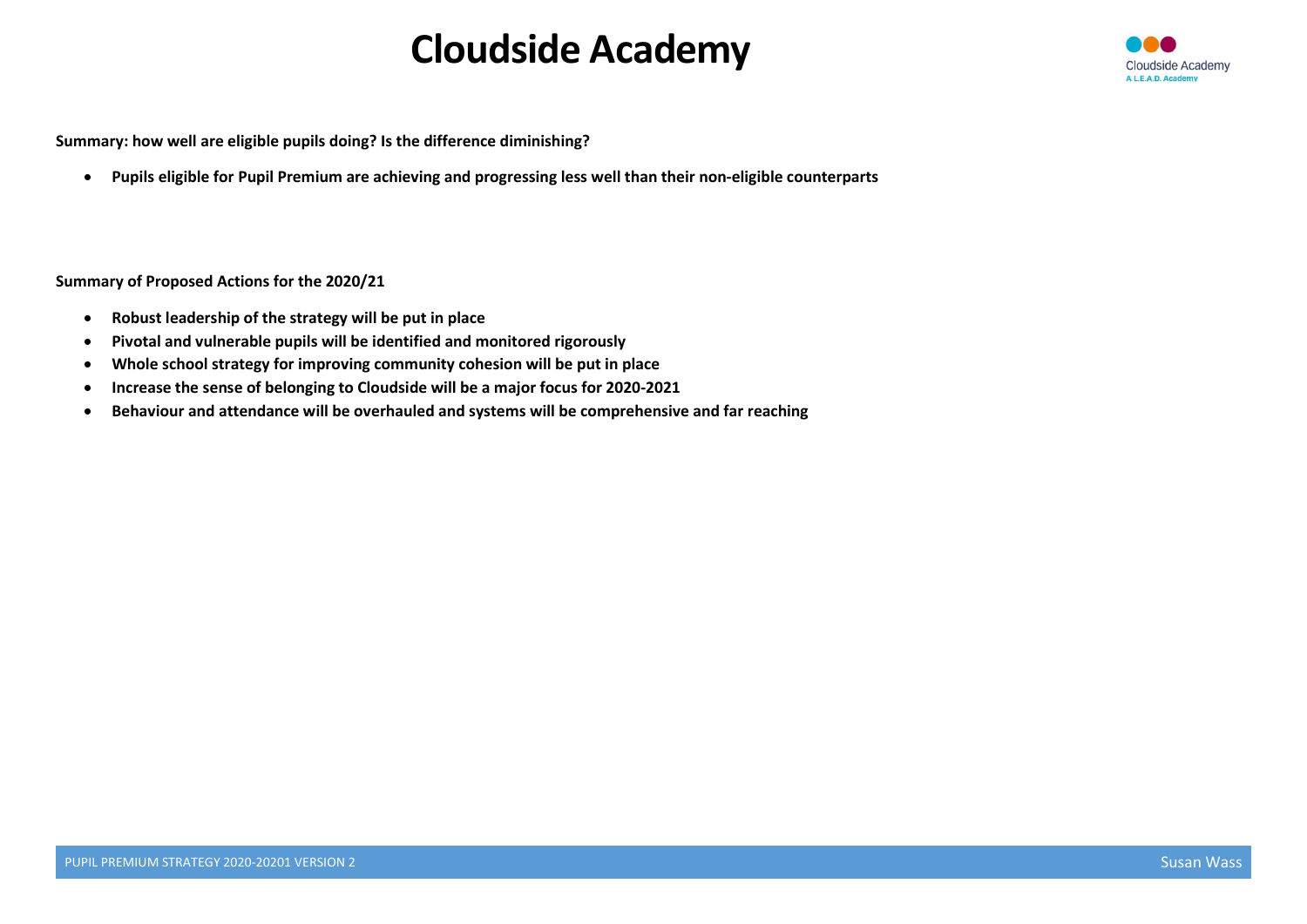

## Strategy for 2020-21

Based upon the evaluation of the outcomes from the previous academic year, research of projects for raising attainment and our own knowledge of what has worked well in our own academy the following strategy has been agreed:

|                              | 1. Summary information for 2020-21 |                                            |          |                                                   |                                                  |  |  |  |  |  |  |  |  |
|------------------------------|------------------------------------|--------------------------------------------|----------|---------------------------------------------------|--------------------------------------------------|--|--|--|--|--|--|--|--|
| Academy                      | Cloudside Academy                  |                                            |          |                                                   |                                                  |  |  |  |  |  |  |  |  |
| <b>Pupil Premium Leader</b>  | Mrs Susan Wass                     |                                            |          |                                                   |                                                  |  |  |  |  |  |  |  |  |
| <b>Academic Year</b>         | 2020-2021                          | <b>Total PP budget</b>                     | £102,561 | Date of most recent PP Review                     | To be completed this year                        |  |  |  |  |  |  |  |  |
| Total number of pupils   262 |                                    | <b>Number of pupils</b><br>eligible for PP | 88 (36%) | Date for next internal review of<br>this strategy | September 2020, January 2021<br><b>July 2021</b> |  |  |  |  |  |  |  |  |

| 2. Barriers to future attainment (for pupils eligible for PP including high ability)                                 |                                                                                                                                                            |  |  |  |  |  |  |  |  |  |
|----------------------------------------------------------------------------------------------------------------------|------------------------------------------------------------------------------------------------------------------------------------------------------------|--|--|--|--|--|--|--|--|--|
| In-school barriers (issues to be addressed in school, such as weak teaching,<br>low attainment of whole cohort, etc) | External barriers (issues which also require action outside school, such as low<br>attendance rates, high new EAL, mobility, social care and safeguarding) |  |  |  |  |  |  |  |  |  |
| New staffing in place including 2 NQTs                                                                               | A very divided community - 20% upper middle class 20% working class or non-<br>working                                                                     |  |  |  |  |  |  |  |  |  |
| Previously expectations that were not high leading to underachievement                                               | Anti-social behaviour in the community including extreme right wing views                                                                                  |  |  |  |  |  |  |  |  |  |
| Historically pupils enter school with inflated prior attainment                                                      | 93% white British in school, so tolerance and knowledge of other communities is low                                                                        |  |  |  |  |  |  |  |  |  |
| Pupils historically have made less than expected progress                                                            |                                                                                                                                                            |  |  |  |  |  |  |  |  |  |
| Significant challenges in turbulent senior leadership                                                                |                                                                                                                                                            |  |  |  |  |  |  |  |  |  |
| Changes to leadership model and team                                                                                 |                                                                                                                                                            |  |  |  |  |  |  |  |  |  |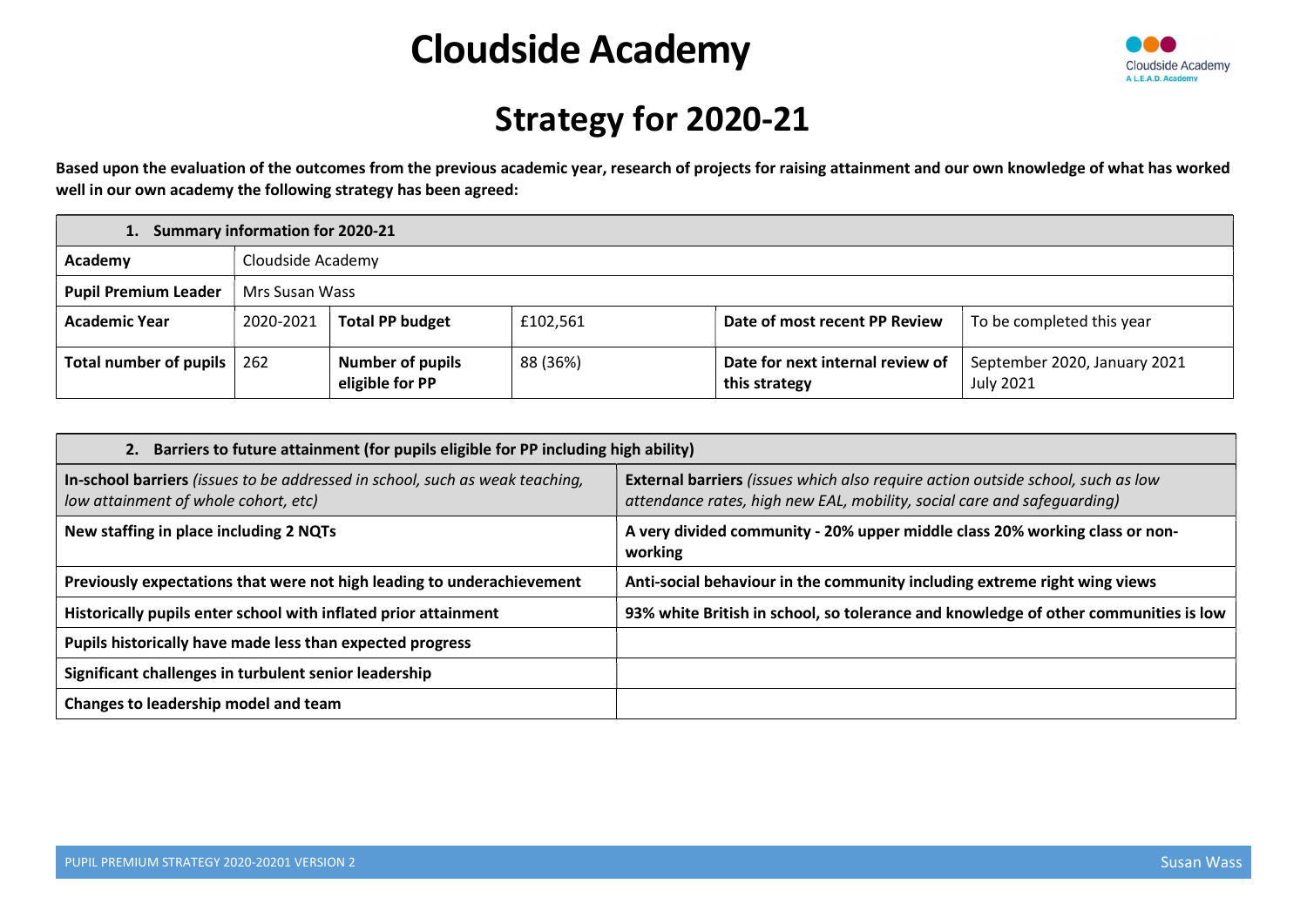

|               | 3. Implementation and/or Impact of the curriculum – separate for each year group as each cohort has its own profile and needs. |                                                                                                                                                                           |                                                                                                                                                                   |                                                                                                                                                                                                                                                                                                                                                                                                                                                       |                                                                                                                                                          |        |  |  |  |  |
|---------------|--------------------------------------------------------------------------------------------------------------------------------|---------------------------------------------------------------------------------------------------------------------------------------------------------------------------|-------------------------------------------------------------------------------------------------------------------------------------------------------------------|-------------------------------------------------------------------------------------------------------------------------------------------------------------------------------------------------------------------------------------------------------------------------------------------------------------------------------------------------------------------------------------------------------------------------------------------------------|----------------------------------------------------------------------------------------------------------------------------------------------------------|--------|--|--|--|--|
|               | What do we want to achieve?                                                                                                    |                                                                                                                                                                           | How?                                                                                                                                                              | What is the rationale for this chosen strategy?                                                                                                                                                                                                                                                                                                                                                                                                       | How will it be monitored                                                                                                                                 | Cost?  |  |  |  |  |
| Year<br>Group | What do you want to<br>achieve and how they<br>will be measured                                                                | Success criteria                                                                                                                                                          |                                                                                                                                                                   |                                                                                                                                                                                                                                                                                                                                                                                                                                                       |                                                                                                                                                          |        |  |  |  |  |
| Year<br>3     | <b>Precision Teaching</b><br><b>Writing Support</b><br><b>Maths Support</b>                                                    | Pupils are able to<br>effectively use phonics<br>and whole word<br>reading skills<br>confidently<br>Pupils make good or<br>better progress<br>against prior<br>attainment | 1:1 programme<br>for targeted<br>pupils                                                                                                                           | Evidence from EEF shows that precision<br>teaching is effective in accelerating progress<br>between +5 to +7 months<br>EEF research shows that 1:1 support for pupils<br>addressing gaps in learning will accelerate<br>progress by + 3-5 months                                                                                                                                                                                                      | Impact reports for pupils<br>presented to SLT<br>• Attainment data<br>• Book moderation<br>• Learning walks<br>• Professional dialogue                   | £6,000 |  |  |  |  |
|               | Catch up programmes<br>in place                                                                                                | Pupils rapidly 'catch<br>up' and ARE for<br>Reading, writing and<br>maths are in line with<br>national as minimum                                                         | QFT and TA<br>targeted<br>support<br>Blended<br>curriculum to<br>identify gaps in<br>learning are<br>addressed<br>either whole<br>class or $1:1/$<br>small groups | As a result of the COVID-19 pandemic pupils will<br>have significant gaps in the knowledge so will<br>need support in bridging their learning to the<br>next year group.<br>Research suggests that disadvantaged pupils<br>will be significantly adversely impacted by loss<br>of access to teaching during this period.<br>EEF research shows that 1:1 support for pupils<br>addressing gaps in learning will accelerate<br>progress by + 3-5 months | Comprehensive tracking<br>and gap analysis shows<br>that learning needs are<br>addressed.<br>Pivotal pupils are<br>monitored at SLT on a<br>weekly basis |        |  |  |  |  |
| Year<br>4     | <b>Reading Support x13</b><br><b>PPG pupils</b><br>Writing support x 14<br><b>PPG pupils</b>                                   | At least 75% of pupils<br>achieve ARE as<br>minimum and<br>progress against prior<br>attainment is 100%,<br>with at least 20% of                                          | On entry<br>screening to<br>identify key<br>learning needs                                                                                                        | EEF research shows that 1:1 support for pupils<br>addressing gaps in learning will accelerate<br>progress by + 3-5 months                                                                                                                                                                                                                                                                                                                             | Impact reports for pupils<br>presented to SLT<br>Attainment data<br>• Book moderation<br>• Learning walks                                                | £6,000 |  |  |  |  |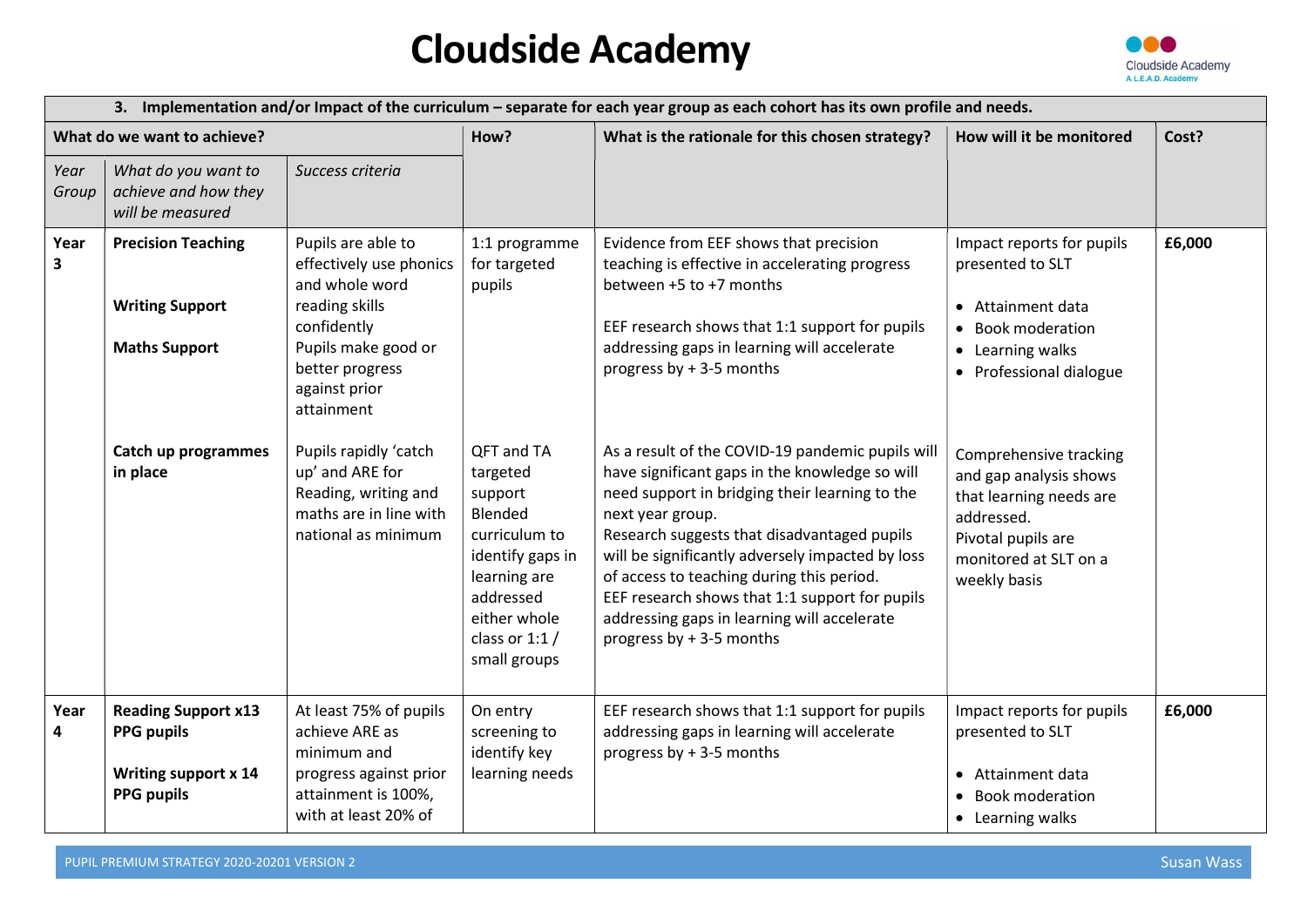

|               |                                                                                                     |                                                                                                                                       |                                                                                                                                                                                                               | 3. Implementation and/or Impact of the curriculum – separate for each year group as each cohort has its own profile and needs.                                                                                                                                      |                                                                                                                                                          |        |
|---------------|-----------------------------------------------------------------------------------------------------|---------------------------------------------------------------------------------------------------------------------------------------|---------------------------------------------------------------------------------------------------------------------------------------------------------------------------------------------------------------|---------------------------------------------------------------------------------------------------------------------------------------------------------------------------------------------------------------------------------------------------------------------|----------------------------------------------------------------------------------------------------------------------------------------------------------|--------|
|               | What do we want to achieve?                                                                         |                                                                                                                                       | How?                                                                                                                                                                                                          | What is the rationale for this chosen strategy?                                                                                                                                                                                                                     | How will it be monitored                                                                                                                                 | Cost?  |
| Year<br>Group | What do you want to<br>achieve and how they<br>will be measured                                     | Success criteria                                                                                                                      |                                                                                                                                                                                                               |                                                                                                                                                                                                                                                                     |                                                                                                                                                          |        |
|               | Maths support x 13<br><b>PPG pupils</b><br>Catch up programmes                                      | pupils making<br>accelerated progress<br>across all subjects<br>Pupils rapidly 'catch                                                 | 1:1 programme<br>for targeted<br>pupils<br>Small group<br>work for<br>'plugging'<br>identified gaps<br>from gap<br>analysis tasks<br>On entry<br>screening to<br>identify key<br>learning needs<br>QFT and TA | EEF research shows that 1:1 support for pupils<br>addressing gaps in learning will accelerate<br>progress by + 3-5 months<br>As a result of the COVID-19 pandemic pupils will                                                                                       | • Professional dialogue                                                                                                                                  |        |
|               | in place                                                                                            | up' and ARE for<br>Reading, writing and<br>maths are in line with<br>national as minimum                                              | targeted<br>support                                                                                                                                                                                           | have significant gaps in the knowledge so will<br>need support in bridging their learning to the<br>next year group.<br>Research suggests that disadvantaged pupils<br>will be significantly adversely impacted by loss<br>of access to teaching during this period | Comprehensive tracking<br>and gap analysis shows<br>that learning needs are<br>addressed.<br>Pivotal pupils are<br>monitored at SLT on a<br>weekly basis |        |
| Year<br>5     | <b>Reading Support x10</b><br><b>PPG pupils</b><br><b>Writing support x 11</b><br><b>PPG pupils</b> | 75% of pupils are at<br>ARE or better across<br>all subjects<br>Progress against prior<br>attainment is 100%,<br>with at least 20% of | 1:1 programme<br>for targeted<br>pupils<br>Small group<br>work for<br>'plugging'                                                                                                                              | EEF research shows that 1:1 support for pupils<br>addressing gaps in learning will accelerate<br>progress by + 3-5 months                                                                                                                                           | Impact reports for pupils<br>presented to SLT<br>Attainment data<br><b>Book moderation</b><br>• Learning walks                                           | £8,000 |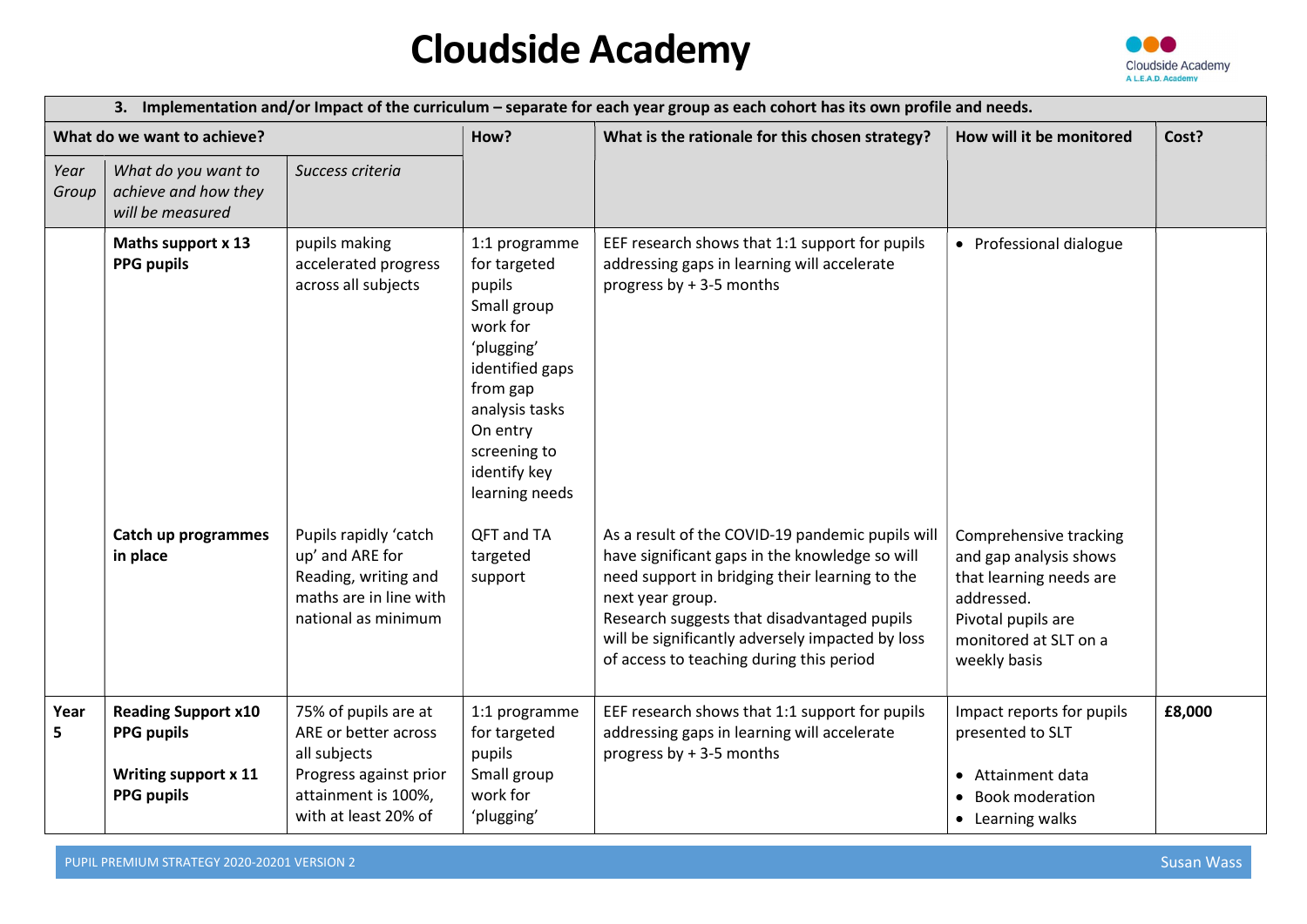

| 3. Implementation and/or Impact of the curriculum – separate for each year group as each cohort has its own profile and needs. |                                                                                                       |                                                                                                                                                                                               |                                                                                                                                                                      |                                                                                                                                                                                                                                                                                                                                                                                                                  |                                                                                                                                                                                                                                                           |         |  |
|--------------------------------------------------------------------------------------------------------------------------------|-------------------------------------------------------------------------------------------------------|-----------------------------------------------------------------------------------------------------------------------------------------------------------------------------------------------|----------------------------------------------------------------------------------------------------------------------------------------------------------------------|------------------------------------------------------------------------------------------------------------------------------------------------------------------------------------------------------------------------------------------------------------------------------------------------------------------------------------------------------------------------------------------------------------------|-----------------------------------------------------------------------------------------------------------------------------------------------------------------------------------------------------------------------------------------------------------|---------|--|
|                                                                                                                                | What do we want to achieve?                                                                           |                                                                                                                                                                                               | How?                                                                                                                                                                 | What is the rationale for this chosen strategy?                                                                                                                                                                                                                                                                                                                                                                  | How will it be monitored                                                                                                                                                                                                                                  | Cost?   |  |
| Year<br>Group                                                                                                                  | Success criteria<br>What do you want to<br>achieve and how they<br>will be measured                   |                                                                                                                                                                                               |                                                                                                                                                                      |                                                                                                                                                                                                                                                                                                                                                                                                                  |                                                                                                                                                                                                                                                           |         |  |
|                                                                                                                                | Maths support x 9 PPG<br>pupils                                                                       | pupils making<br>accelerated progress<br>across all subjects                                                                                                                                  | identified gaps<br>from gap<br>analysis tasks<br>On entry<br>screening to<br>identify key<br>learning needs                                                          |                                                                                                                                                                                                                                                                                                                                                                                                                  | • Professional dialogue                                                                                                                                                                                                                                   |         |  |
|                                                                                                                                | Catch up programmes<br>in place                                                                       | Pupils rapidly 'catch<br>up' and ARE for<br>Reading, writing and<br>maths are in line with<br>national as minimum                                                                             | QFT and TA<br>targeted<br>support                                                                                                                                    | As a result of the COVID-19 pandemic pupils will<br>have significant gaps in the knowledge so will<br>need support in bridging their learning to the<br>next year group.<br>Research suggests that disadvantaged pupils<br>will be significantly adversely impacted by loss<br>of access to teaching during this period                                                                                          | Comprehensive tracking<br>and gap analysis shows<br>that learning needs are<br>addressed.<br>Pivotal pupils are<br>monitored at SLT on a<br>weekly basis                                                                                                  |         |  |
| Year<br>6                                                                                                                      | <b>SATs support</b><br><b>Writing support x14</b><br>pupils (Basic skills and<br><b>GD</b> challenge) | Small group work at<br>targeted levels to<br>maximise impact via<br>quality teaching and<br>use of additional<br>adults<br>Pupils achieve or<br>move towards<br>achieveing ARE for<br>Writing | Small group or<br>1:1 support<br>from TA,<br>additional<br>teacher looking<br>at specific gap<br>analysis and a<br>targeted<br>proactive<br>response to LIVE<br>data | Evidence (EEF) shows that targeted support<br>early support and intervention has a significant<br>impact on progress and can narrow the gap to<br>peers by up to 6 months<br>Scrutiny of data and test results indicate specific<br>gaps in learning and historical under<br>achievement of pupils that require intense<br>support if pupils are to achieve expected or<br>better progress from starting points. | <b>SATs outcomes</b><br>Data submitted half termly<br><b>Evidence at Pupil Progress</b><br>Meetings and RAG rated<br>exit data from intervention<br>tracking<br>Comprehensive tracking<br>and gap analysis shows<br>that learning needs are<br>addressed. | £10,000 |  |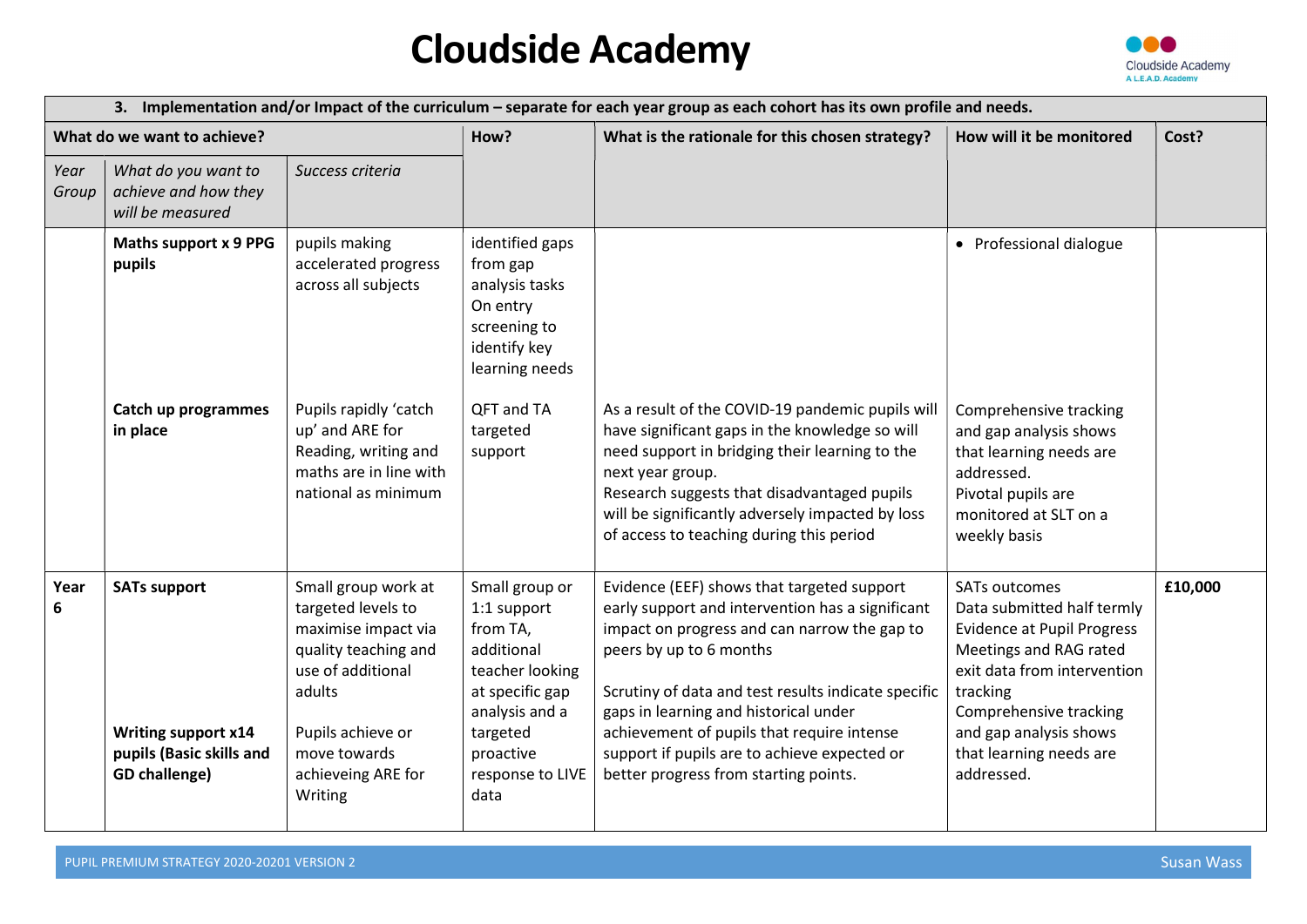

| 3. Implementation and/or Impact of the curriculum – separate for each year group as each cohort has its own profile and needs. |                                                                                         |                                                                                                                                               |                                                                                                           |                                                                                                                                                                                                                                                                                                                         |                                                                                                       |       |  |
|--------------------------------------------------------------------------------------------------------------------------------|-----------------------------------------------------------------------------------------|-----------------------------------------------------------------------------------------------------------------------------------------------|-----------------------------------------------------------------------------------------------------------|-------------------------------------------------------------------------------------------------------------------------------------------------------------------------------------------------------------------------------------------------------------------------------------------------------------------------|-------------------------------------------------------------------------------------------------------|-------|--|
| What do we want to achieve?                                                                                                    |                                                                                         |                                                                                                                                               | How?                                                                                                      | What is the rationale for this chosen strategy?                                                                                                                                                                                                                                                                         | How will it be monitored                                                                              | Cost? |  |
| Year<br>Group                                                                                                                  | What do you want to<br>Success criteria<br>achieve and how they<br>will be measured     |                                                                                                                                               |                                                                                                           |                                                                                                                                                                                                                                                                                                                         |                                                                                                       |       |  |
|                                                                                                                                | <b>Reading</b><br>comprehension x14<br>pupils (Basic skills and<br><b>GD</b> challenge) | Pupils achieve or<br>move towards<br>achieveing ARE for<br>Reading. Pupils<br>demonstrate greater<br>use of inference and<br>retrieval skills | Support for<br>vulnerable<br>pupils to ensure<br>emotional well-<br>being and<br>successful<br>transition |                                                                                                                                                                                                                                                                                                                         | Pivotal pupils are<br>monitored at SLT on a<br>weekly basis<br>• Attainment data<br>• Book moderation |       |  |
|                                                                                                                                | <b>Maths intervention</b><br>x11 pupils (Basic skills<br>and GD challenge)              | Pupils achieve or<br>move towards<br>achieveing ARE for<br>Maths                                                                              | process<br>As above                                                                                       |                                                                                                                                                                                                                                                                                                                         | • Learning walks<br>• Professional dialogue                                                           |       |  |
|                                                                                                                                | Catch up programmes<br>in place                                                         | ARE / gaps reduced<br>Pupils rapidly 'catch<br>up'                                                                                            | QFT and TA<br>targeted<br>support                                                                         | As a result of the COVID-19 pandemic pupils will<br>have significant gaps in the knowledge so will<br>need support in bridging their learning to the<br>next year group.<br>Research suggests that disadvantaged pupils<br>will be significantly adversely impacted by loss<br>of access to teaching during this period |                                                                                                       |       |  |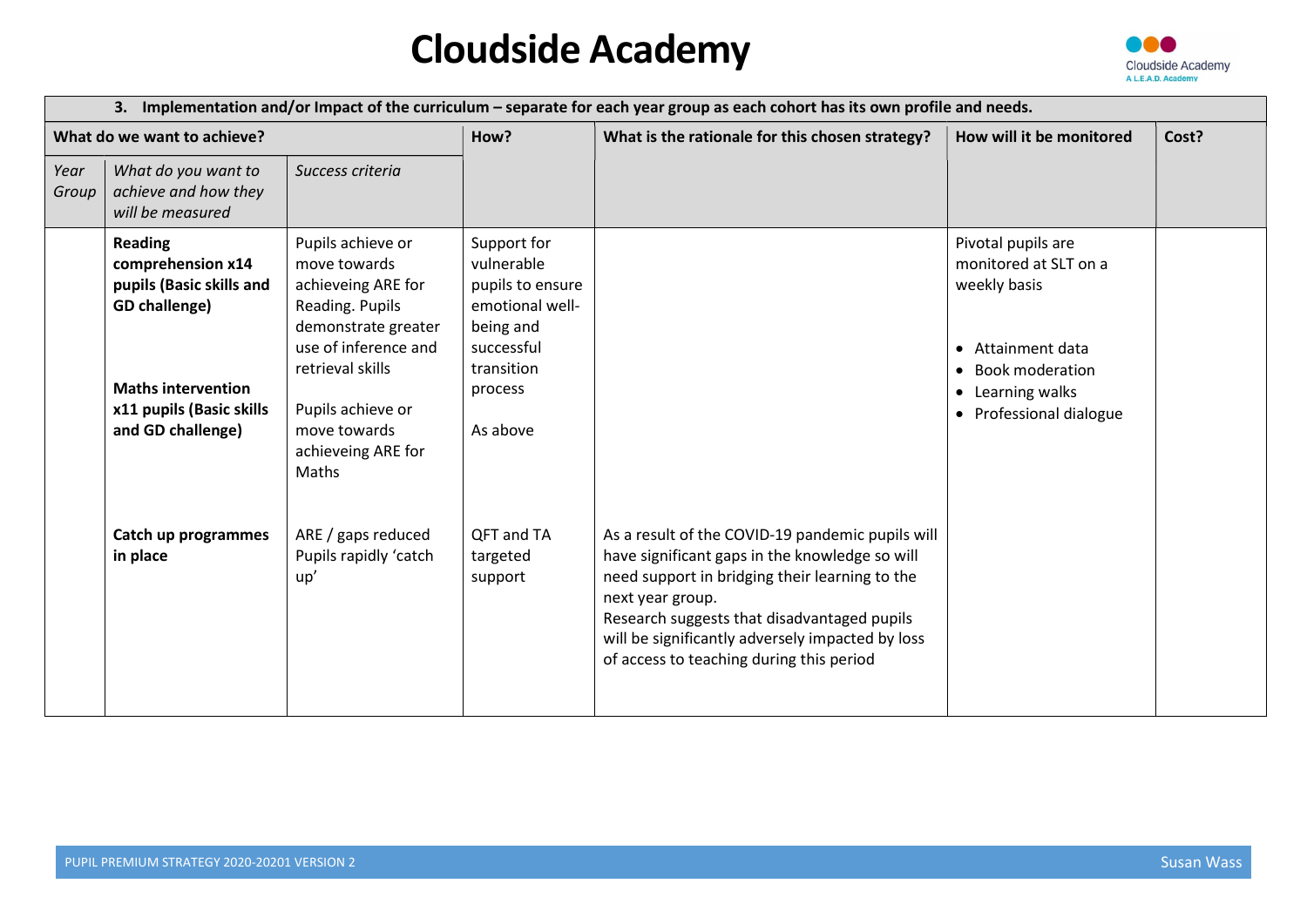

| <b>Whole School</b><br>Initiatives/the<br>wider curriculum | <b>Success Criteria</b>                                                                                                                                                                                             | How?                                                                                                                                                                                                                                                                                                                                                                                                           | What is the rationale for this chosen strategy?                                                                                                                                                                                                                                                                                                                                                                                                                                | How will it be<br>monitored?                                                                                                                                                                      | Cost?                                                           |
|------------------------------------------------------------|---------------------------------------------------------------------------------------------------------------------------------------------------------------------------------------------------------------------|----------------------------------------------------------------------------------------------------------------------------------------------------------------------------------------------------------------------------------------------------------------------------------------------------------------------------------------------------------------------------------------------------------------|--------------------------------------------------------------------------------------------------------------------------------------------------------------------------------------------------------------------------------------------------------------------------------------------------------------------------------------------------------------------------------------------------------------------------------------------------------------------------------|---------------------------------------------------------------------------------------------------------------------------------------------------------------------------------------------------|-----------------------------------------------------------------|
| <b>Accelerated</b><br>Reader                               | Pupils have greater<br>engagement with<br>reading.<br>Pupils develop a love of<br>reading.                                                                                                                          | On-line tool to monitor and<br>encourage pupils to read<br>more books.<br>Pupils have access to<br>quality texts for reading at<br>home and at school                                                                                                                                                                                                                                                          | Research for the EEF shows that this initiative<br>raises attainment by +5 months for eligible pupils<br>and +3 months for all pupils.<br>On average, reading comprehension approaches<br>deliver an additional six months' progress.<br>Successful reading comprehension approaches<br>allow activities to be carefully tailored to pupils'<br>reading capabilities, and involve activities and texts<br>that provide an effective, but not overwhelming,<br>challenge. (EEF) | English Leader to<br>monitor reading<br>statistics from on-line<br>information. Report to<br>SLT.<br>Use data to show rise<br>in reading for pleasure<br>through home school<br>reading logs data | Proportionate<br>cost plus<br>leadership<br>time cost<br>£3,000 |
| <b>Raise attendance</b>                                    | Attendance improves to<br>at least 96% for whole<br>cohort.<br>Attendance for PP<br>children will be improved<br>from XX% (18-19), XX%<br>(19-20) to 96% (20-21)<br>PA is reduced to be inline<br>or below National | Attendance officer will<br>robustly monitor and<br>address poor attendance<br>for all groups of pupils.<br>No holidays will be<br>authorised unless<br>requested to the head<br>prior to going and in<br>extreme cases ONLY<br>All absences will be<br>questioned and ONLY<br>authorised with the<br>support of evidence<br>Home visits will be made<br>and referrals put in for less<br>than good attendance. | Attendance has been identified as being a barrier<br>to learning. Too many of our eligible Pupil Premium<br>pupils are not in school enough. The dedicated<br>time to support our families has and will continue<br>to improve the attendance rates.                                                                                                                                                                                                                           | Reports presented to<br>HoS every two weeks                                                                                                                                                       | £10,000                                                         |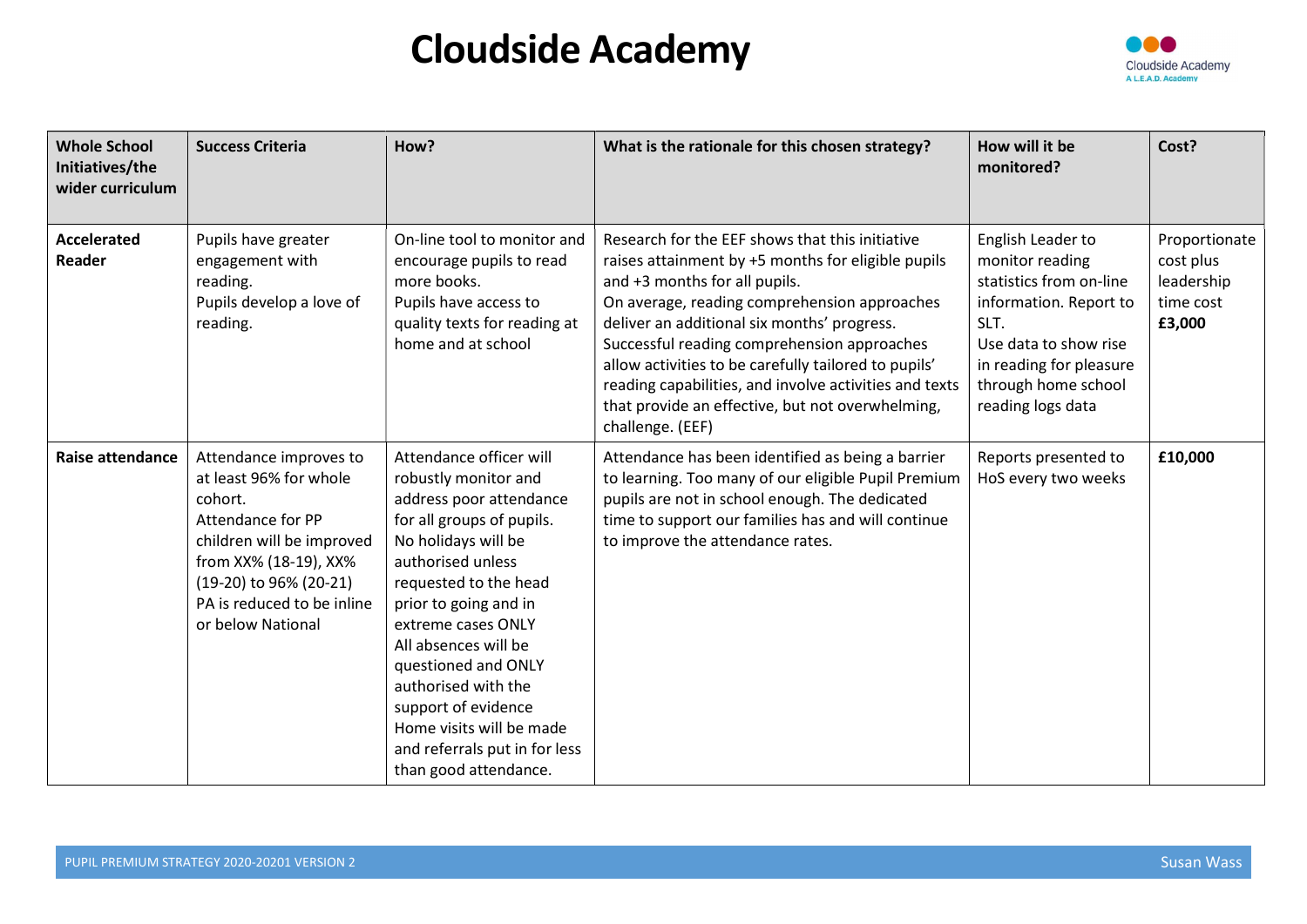

| <b>Whole School</b><br>Initiatives/the<br>wider curriculum | <b>Success Criteria</b>                                                                                                                                                                                                                                                                                                                                                                        | How?                                                                                                                                                                                                                                                                                                                                                                                                                                     | What is the rationale for this chosen strategy?                                                                                                                                                                                                                                                                                                                                                                                                                                                                                                                                                                                                                                                                                                           | How will it be<br>monitored?                                                                                                        | Cost?   |
|------------------------------------------------------------|------------------------------------------------------------------------------------------------------------------------------------------------------------------------------------------------------------------------------------------------------------------------------------------------------------------------------------------------------------------------------------------------|------------------------------------------------------------------------------------------------------------------------------------------------------------------------------------------------------------------------------------------------------------------------------------------------------------------------------------------------------------------------------------------------------------------------------------------|-----------------------------------------------------------------------------------------------------------------------------------------------------------------------------------------------------------------------------------------------------------------------------------------------------------------------------------------------------------------------------------------------------------------------------------------------------------------------------------------------------------------------------------------------------------------------------------------------------------------------------------------------------------------------------------------------------------------------------------------------------------|-------------------------------------------------------------------------------------------------------------------------------------|---------|
| Power of<br><b>Reading</b>                                 | Improved levels of<br>attainment in Reading<br>and Writing seen for all<br>pupils and specifically<br>eligible pupils                                                                                                                                                                                                                                                                          | High quality reading<br>materials to support and<br>encourage pupils to read<br>and write more effectively.<br>Greater number of pupils<br>reach ARE for Reading and<br>Writing<br>Training for specified staff<br>to ensure whole school<br>practice is consistently<br>good                                                                                                                                                            | Research for the EEF shows that this type of<br>initiative raises attainment by +5 months for<br>eligible pupils and +3 months for all pupils.<br>On average, reading comprehension approaches<br>deliver an additional six months' progress.<br>Successful reading comprehension approaches<br>allow activities to be carefully tailored to pupils'<br>reading capabilities, and involve activities and texts<br>that provide an effective, but not overwhelming,<br>challenge. (EEF)                                                                                                                                                                                                                                                                    | English Leader to<br>monitor reading and<br>writing statistics from<br>on-line information.<br>Gather pupil voice<br>Report to SLT. | £2,500  |
| <b>Nurture</b><br>including<br>lunchtime<br>support        | Pupils have an<br>appropriate curriculum<br>designed to meet their<br>specific needs<br>Pupils are gradually and<br>successfully re-integrated<br>into mainstream classes<br>as and when appropriate<br>with appropriate support<br>Pupils demonstrate<br>increase in rates of<br>progress against prior<br>attainment.<br>Reduction in exclusions of<br>vulnerable pupils<br>(65 day 2019-20) | Specialist TAs to deliver<br>personalised learning<br>programmes for pupils who<br>are unable to access<br>mainstream curriculum.<br>Nurture - pupils with<br>global learning delays<br>and pupils with ASD or<br>other complex needs<br>(either diagnosed or<br>awaiting formal diagnosis)<br>Pupils with complex SEMH<br>receive bespoke<br>programmes to support<br>their emotional wellbeing<br>and risk potential for<br>exclusions | Children who attended a NG had a significant<br>$\bullet$<br>chance of improving their learning skills<br>(Gerrard, 2005), including language and literacy<br>skills (Hosie, 2013);<br>NGs resulted in an improvement in pupils'<br>$\bullet$<br>behaviour and social skills (Cooper & Tiknaz,<br>$2005$ );<br>Mainstream pupils in schools with NG provision<br>$\bullet$<br>improved in behavioural terms significantly<br>better than mainstream pupils attending<br>schools without NG provision (Cooper & amp;<br>Whitebread, 2007);<br>NGs resulted in a positive change to social and<br>$\bullet$<br>emotional functioning at home (Binnie & Allen,<br>$2008$ );<br>NGs result in a positive attachment to school<br>$\bullet$<br>(Walker, 2010); | SENDCo and Inclusion<br>Leader to monitor                                                                                           | £25,000 |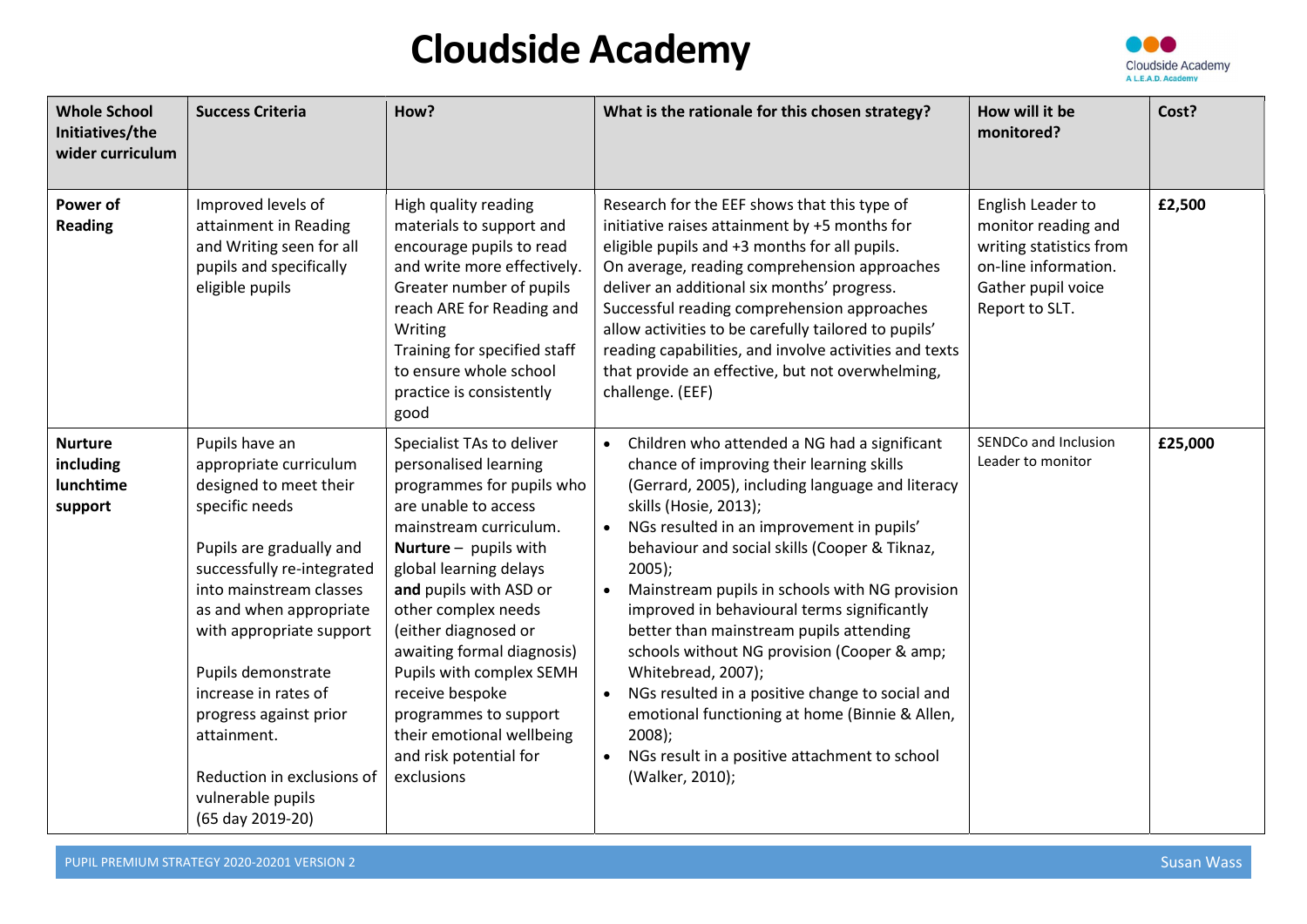

| <b>Whole School</b><br>Initiatives/the<br>wider curriculum | <b>Success Criteria</b>                                                                                                                                                                                                                                                                  | How?                                                                                                                                                                                                                                      | What is the rationale for this chosen strategy?                                                                                                                                                                                                                                                                                                                                                                                                                             | How will it be<br>monitored?                                                                                                                                                                                                                                                                                | Cost?  |
|------------------------------------------------------------|------------------------------------------------------------------------------------------------------------------------------------------------------------------------------------------------------------------------------------------------------------------------------------------|-------------------------------------------------------------------------------------------------------------------------------------------------------------------------------------------------------------------------------------------|-----------------------------------------------------------------------------------------------------------------------------------------------------------------------------------------------------------------------------------------------------------------------------------------------------------------------------------------------------------------------------------------------------------------------------------------------------------------------------|-------------------------------------------------------------------------------------------------------------------------------------------------------------------------------------------------------------------------------------------------------------------------------------------------------------|--------|
|                                                            | Pupils are emotional<br>resilient                                                                                                                                                                                                                                                        | In total between 20-30<br>pupils to access support<br>over the year including 10-<br>15 pupils in the Nurture<br>Unit full time<br>Pupils progress and<br>curriculum is designed<br>using EQUALS Curriculum                               | Gains in social and emotional functioning are<br>$\bullet$<br>maintained over time by nurture group<br>students (O'Connor & Colwell, 2002);<br>The younger the pupil accessed the nurture<br>$\bullet$<br>group, the more significant the gains in social<br>functioning and academic performance (Scott<br>& Lee, 2009);<br>Equals curriculum is designed to address needs of<br>most vulnerable pupils and will ensure they access<br>a curriculum that meets their needs |                                                                                                                                                                                                                                                                                                             |        |
| <b>Behaviour and</b><br>attitudes                          | Pupils' conduct behaviour<br>is consistently good<br>Behaviour for learning is<br>strong<br>Exclusions are reduced<br>from 65 days 2019-2020<br>Incidents of poor<br>behaviour decrease<br>Number of pupils<br>accessing 'Treat<br>Afternoon' increase<br>Pupils engage in 'Job<br>Shop' | Implementation of revised<br>school behaviour policy<br>Termly rewards for pupils<br>displaying positive<br>behaviours - treat<br>afternoons<br>Substantive prizes (dip in<br>the box)<br>Job shop established with<br>increased sense of | Evidence shows that positive reinforcement of<br>desired behaviours will proportionally impact on<br>learning outcomes<br>Fixed term exclusions ensure standards of<br>behaviours are clearly communicated to pupils and<br>parents.<br>PP children have greater incidents of Fixed Term<br>Exclusions than non- PP cohort nationally and also<br>reflected within in school data; this needs to be<br>addressed<br>Pupils come from disparate backgrounds and there        | Inclusion manager to<br>prepare reports weekly<br>for SLT and class<br>teachers<br>Report prepared for<br>SLT of number of pupils<br>accessing reward<br>incentives<br>Pupil / Parent voice<br>Exclusion rates and<br>demographics of pupils<br>involved analysed by<br>Inclusion manager and<br><b>SLT</b> | £3,100 |
|                                                            | Number of pupils on<br>behaviour charts or<br>contracts decrease.                                                                                                                                                                                                                        | community pride and a<br>cohesive community<br>established                                                                                                                                                                                | needs to be a greater level of community cohesion<br>within the school.                                                                                                                                                                                                                                                                                                                                                                                                     |                                                                                                                                                                                                                                                                                                             |        |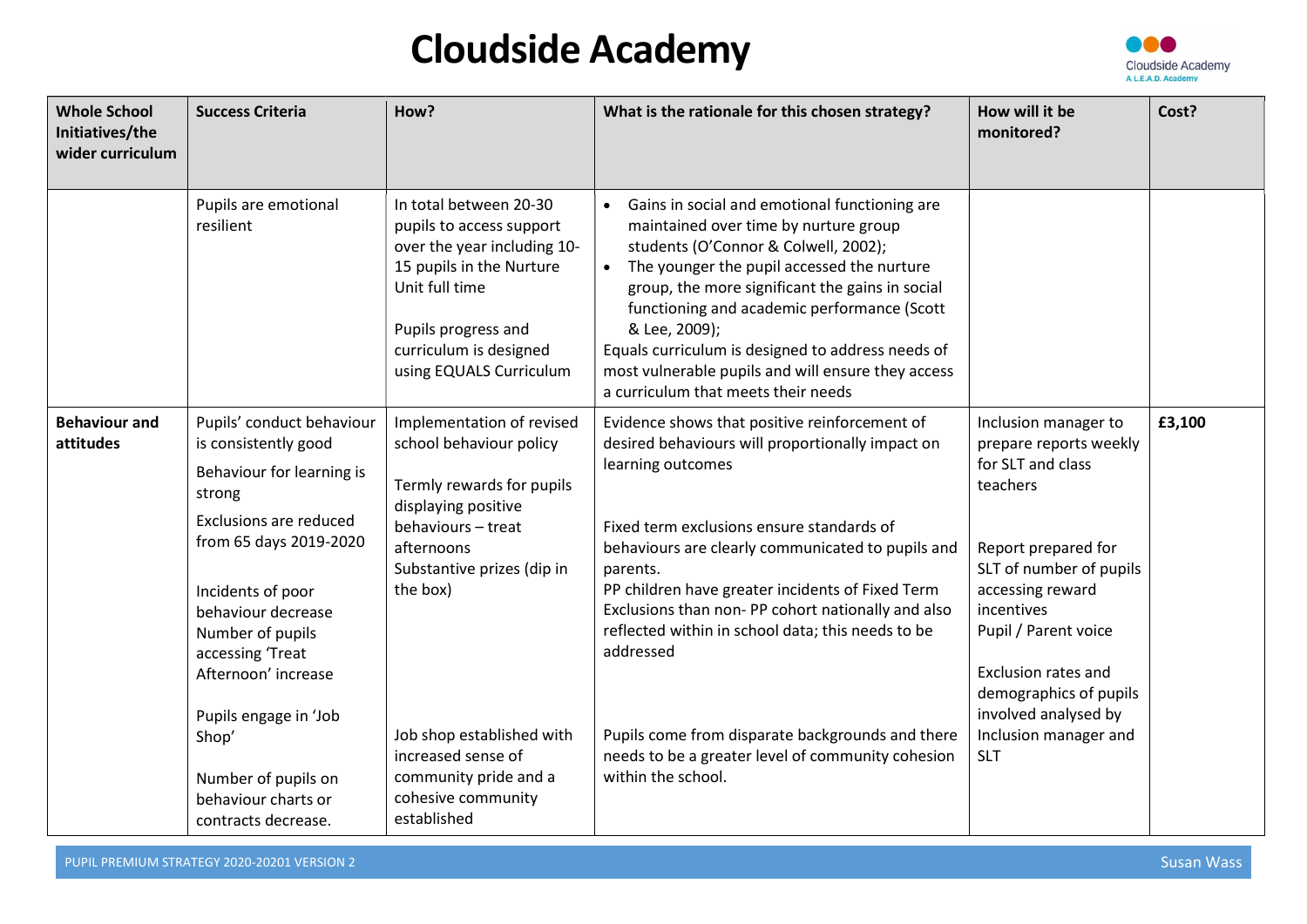

| <b>Whole School</b><br>Initiatives/the<br>wider curriculum | <b>Success Criteria</b>                                                                                                              | How?                                                                                                                                                                                                                                                                                                                                                                                               | What is the rationale for this chosen strategy?                                                                                                                                   | How will it be<br>monitored?                                                    | Cost?             |
|------------------------------------------------------------|--------------------------------------------------------------------------------------------------------------------------------------|----------------------------------------------------------------------------------------------------------------------------------------------------------------------------------------------------------------------------------------------------------------------------------------------------------------------------------------------------------------------------------------------------|-----------------------------------------------------------------------------------------------------------------------------------------------------------------------------------|---------------------------------------------------------------------------------|-------------------|
|                                                            | Fixed term exclusions<br>decrease                                                                                                    | Introduce a<br>comprehensive, but simple<br>behaviour system that<br>pupils, staff and parents<br>fully understand and<br>engage with                                                                                                                                                                                                                                                              | Evidence from EEF show that use of similar<br>strategies has accelerated learning by +4mths and<br>improved self-esteem for sizeable majority.                                    |                                                                                 |                   |
| <b>Family support</b>                                      | At risk pupils' attendance<br>improves to at least 96%<br><b>Exclusions minimised</b><br>Evidence of positive<br>parental engagement | Inclusion leader /<br>Attendance officer to offer<br>support as follows:<br>Families or children 'at risk'<br>are identified and<br>supported at an early<br>stage.<br>Families are signposted to<br>relevant support promptly.<br>There are good<br>communication links with<br>other agencies.<br>Support put in place<br>ensures that any disruption<br>to a child's education is<br>minimised. | To provide support for the families of<br>disadvantaged pupils who are facing circumstances<br>which may impact on their learning, wellbeing or<br>put them at risk of exclusion. | Reports from Inclusion<br>leader / Attendance<br>officer to SLT<br>Parent voice | £10,000           |
| <b>Counselling</b><br>(Mustard Seed)                       | Nil exclusions for this<br>group of children<br>Absence and PA reduced<br>Attendance at least<br>average                             | To offer a school<br>counselling service to<br>children who are facing<br>emotional trauma, mental                                                                                                                                                                                                                                                                                                 | Increase pupils' social skills, confidence and<br>learning potential in order to impact on pupil<br>achievement.                                                                  | Pupil emotional self-<br>assessments<br>Attendance data<br>reported to SLT      | £9,000            |
|                                                            | PUPIL PREMIUM STRATEGY 2020-20201 VERSION 2                                                                                          |                                                                                                                                                                                                                                                                                                                                                                                                    |                                                                                                                                                                                   |                                                                                 | <b>Susan Wass</b> |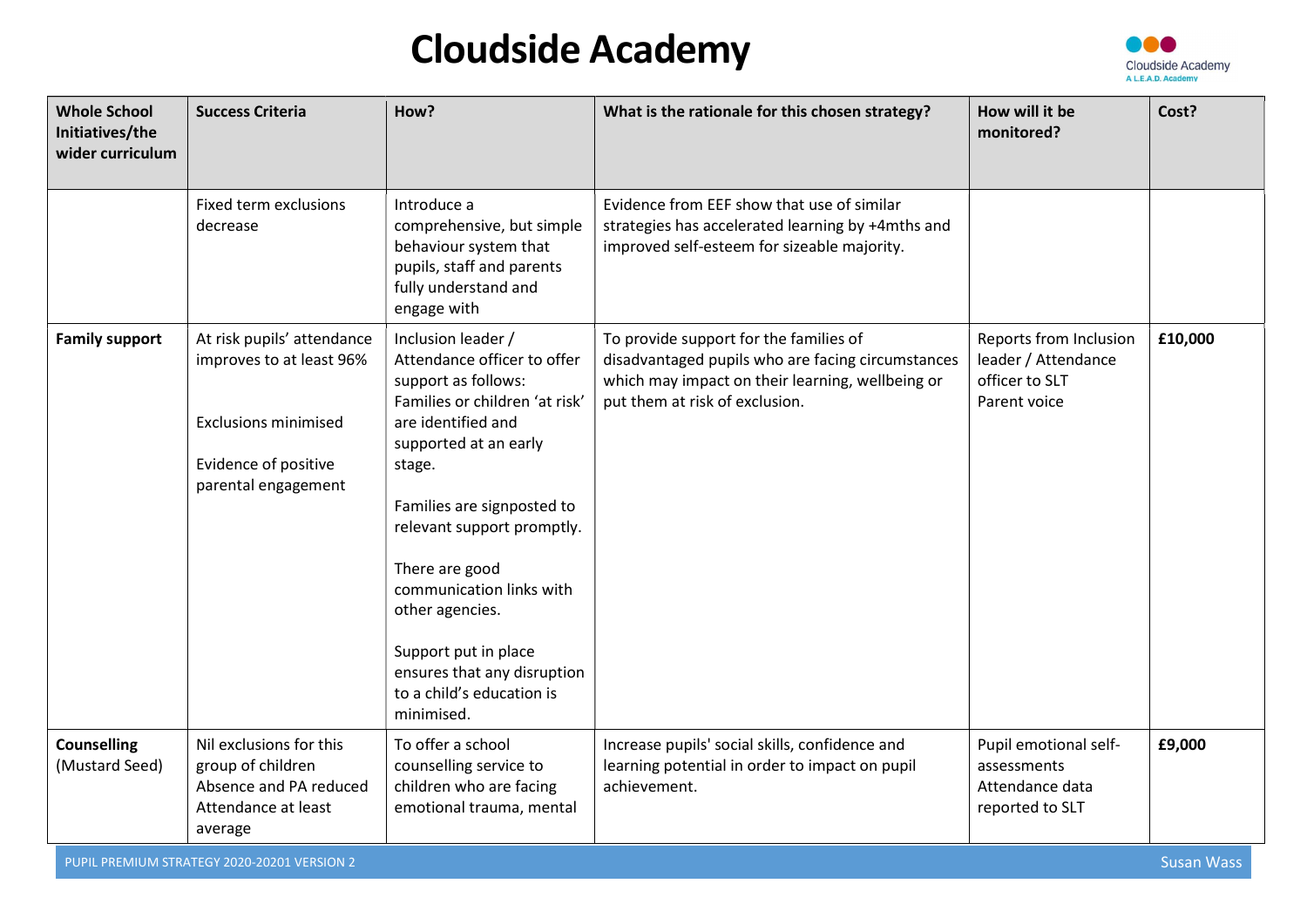

| <b>Whole School</b><br>Initiatives/the<br>wider curriculum                         | <b>Success Criteria</b>                                                                                                                                                                                                                                                                                                                                      | How?                                                                                                                                                                                                                                                                                                                                                                                                                                                                                                            | What is the rationale for this chosen strategy?                                                                                                                                                                                                                                                                                                                                                                   | How will it be<br>monitored?                                                                                      | Cost?    |
|------------------------------------------------------------------------------------|--------------------------------------------------------------------------------------------------------------------------------------------------------------------------------------------------------------------------------------------------------------------------------------------------------------------------------------------------------------|-----------------------------------------------------------------------------------------------------------------------------------------------------------------------------------------------------------------------------------------------------------------------------------------------------------------------------------------------------------------------------------------------------------------------------------------------------------------------------------------------------------------|-------------------------------------------------------------------------------------------------------------------------------------------------------------------------------------------------------------------------------------------------------------------------------------------------------------------------------------------------------------------------------------------------------------------|-------------------------------------------------------------------------------------------------------------------|----------|
|                                                                                    | Cohort make at least<br>expected progress                                                                                                                                                                                                                                                                                                                    | health issues and other<br>challenging circumstances.                                                                                                                                                                                                                                                                                                                                                                                                                                                           |                                                                                                                                                                                                                                                                                                                                                                                                                   | Family Support worker<br>/ Inclusion manager<br>reports                                                           |          |
| <b>Curriculum</b><br>development<br>including<br><b>Educational</b><br>experiences | The curriculum map<br>identifies increased<br>opportunities to inspire<br>and engage pupils'<br>learning.<br>A wide range of<br>enrichment activities are<br>planned for and linked to<br>the curriculum to support<br>and inspire learning<br>In year trips are funded to<br>replace any requirement<br>for a voluntary<br>contribution from PP<br>children | Opportunities are widened<br>for children to access free<br>and subsidised activities at<br>lunchtime and after school.<br>Linked to the provision<br>funded by the Sport and PE<br>Premium funding, children<br>are able to participate in a<br>wider range of sports and<br>compete/represent the<br>school in competitions.<br>Year 6 Residential / Reward<br>Week subsidised<br>All disadvantaged children<br>have an opportunity to<br>access educational<br>experiences, regardless of<br>ability to pay. | Evidence shows that pupils learning is enhanced<br>through greater engagement in immersive<br>education<br>EEF 3-6months increase in learning progress<br>Creative and connected curriculum shown to<br>improve pupils' engagement and raise standards<br>To ensure ALL pupils are able to access the<br>opportunities of these experiences and increase<br>'cultural capital' particularly for vulnerable pupils | Pupil questionnaires<br>Parental<br>questionnaires<br>Teachers / SLT to<br>identify positive links<br>to learning | £10,000  |
|                                                                                    |                                                                                                                                                                                                                                                                                                                                                              |                                                                                                                                                                                                                                                                                                                                                                                                                                                                                                                 |                                                                                                                                                                                                                                                                                                                                                                                                                   | <b>Total</b>                                                                                                      | £102,600 |